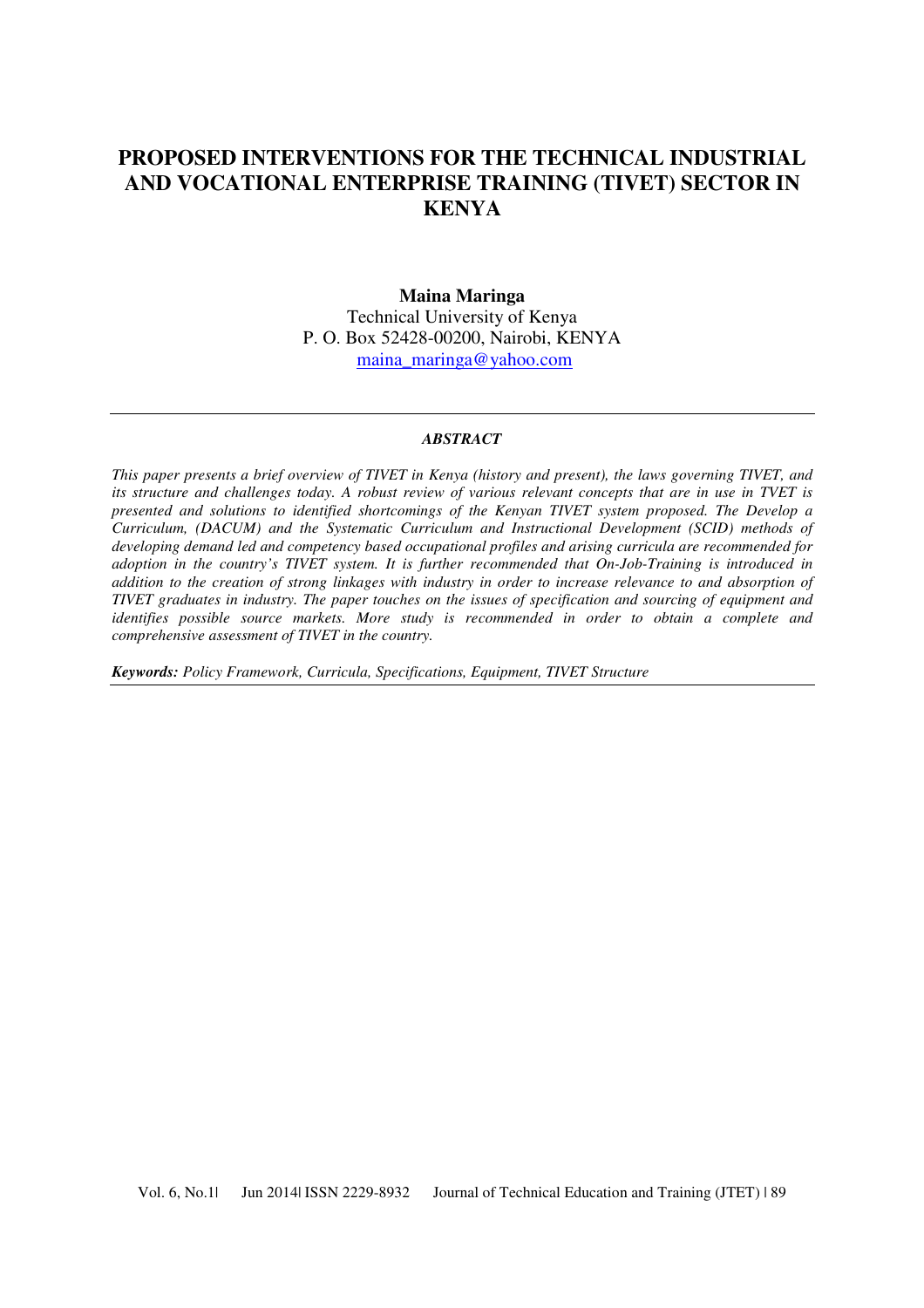#### **1 BACKGROUND**

The enrolment figures in Early Childhood Development and Education (ECDE) centres in the country stood at 1,204,606 in 2003, in primary schools at 7.2 million in 2004 up from 891,533 in 1963, in secondary schools at 850,000 in 2004 up from 30,000 in 1963, and in both public and private universities at 72,000 in 2003 up from 3443 in 1970. The 14 Public and 8 private Teacher Training Institutions recorded enrolment figures of 15,708 and 3,108, respectively, both modest figures compared to the high figures of those not continuing with mainstream education at the end of both primary at secondary school education.

Of the over 600,000 students enrolled in primary school in Kenya in 2006, only 350,000 progressed on to secondary school, and 20,000 eventually got to university, while the enrolment figures in TIVET institutions in the country stood at 71,167 in 2006 and 76,516 in 2007 (Nyerere, 2009).

The Kenyan Technical Industrial and Vocational Education Training (TIVET) system has experienced several changes in its structure over the years as a result of political, social and economic forces notably; the conversion of the then Government Trade Schools to Technical Secondary Schools in 1964, the establishment of Harambee Institutes of Technology in the 1970's, and the introduction of vocational subjects in Primary and Secondary Schools in the 1980's (Ngerechi, 2003; Atchoarena and Delluc, 2002), all which have served to expand the TIVET sector of education. The introduction of the vocational subjects of in Primary and Secondary Schools interestingly was done well ahead of the recommendations of the UNESCO International Workshop on Technical and Vocational Education for Rural Development Delivery Patterns held Ottawa, Canada in September of 1996, to integrate TVET subjects into all primary and secondary school curricula for all students (Black, 1997).

Atchoarena and Delluc (2002) observed that the TIVET subjects of art, art and crafts, home science, business education, agriculture and music offered in Kenyan primary school are not intended to grow specialists but rather to create awareness and thus grow a positive attitude to the addressed trade areas. The TIVET subjects of home science, art and design, agriculture, metalwork, woodwork, building construction, power mechanics, electricity, drawing and design, accounting, commerce, economics, typing with office practice, and aviation technology, were offered in Kenyan secondary schools and students given opportunity to specialise in an area of their choice in the final year of their secondary school education. Ghana, Senegal and Swaziland are other countries in Africa in which some vocational content has also been introduced both at primary and secondary school education, in order to better prepare students who do not continue beyond either primary or Secondary School for the job market.

With over 3891 secondary schools in 2004, up from 151 in 1963, the academic school system has seen a comparatively greater expansion compared to that of the TIVET system which is comprised of: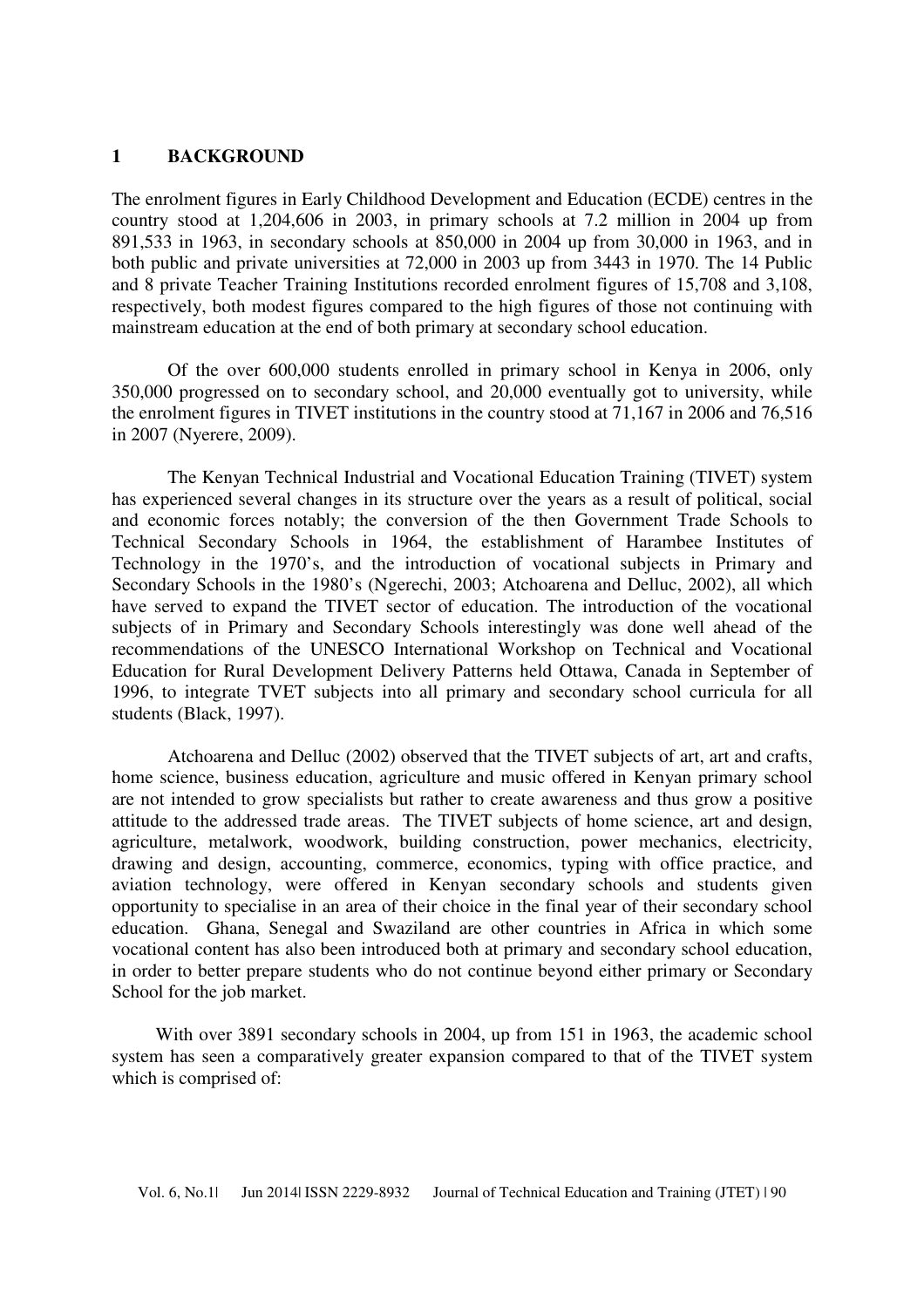- 4 national polytechnics with a total enrolment of 9,000 students. Two of these polytechnics have recently been converted into degree offering university polytechnic colleges,
- 16 institutes of technology and 19 technical training institutes [15 and 23, respectively, according to Atchoarena and Delluc (2002)], catering for about 13,000 students,
- 1 Technical Teachers' Training College,
- 600 youth polytechnics [650 according to Atchoarena and Delluc (2002)], catering for about 40,000 students of which only 350 receive assistance from Government in the form of staff and grants for equipment and facilities, while the rest are community funded and managed, and
- Close to 1,000 privately operated commercial colleges offering courses in computers and non-technical areas of training.

(Nyerere, 2009; Wanjala, 1995)

TIVET in the country presently is characterised by multiple providers, the majority of which fall under MOEST (TIVET at primary and secondary schools, national polytechnics, technical training institutes), while the rest are to be found in for instance the Ministry of Labour and Human Resource Development (institutes of technology, youth polytechnics, and industrial training centres), the Ministries of Industry, Water, Communication, Health, Tourism, and Agriculture. Other TIVET providers include private TIVET providers, as well as government parastatal with institutions such as the Railway Training Centre of the former Kenya Railways, the Kenya Power and Lighting training school, and the National Youth Service Engineering Institute (Ngerechi, 2003; Nyerere, 2009; Wanjala, 1995; Atchoarena and Delluc, 2002). Delivery of standardised curricula and certification in this environment is a serious challenge, as evidenced by the observation by Ngerechi (2003) that in cases where local curricula is not available, some private TIVET providers have resorted to foreign curricula, that were in most cases of questionable standard. This situation is compounded further by the plethora of duplicating legal instruments that have been developed over the years to govern TIVET, including:

- The Constitution of Kenya,
- The Education Act (Cap 211),
- The Industrial Training Act (Cap 237),
- The Higher Education Loans Board Act (Cap 213),
- The Kenya National Examinations Council Act (Cap 225),
- The Local Government Act (Cap 265),
- The Teachers Service Commission Act (Cap 212),
- The Universities Act (Cap 210B),
- The Master Plan on Education and Training (1997 2010).

(Ngerechi, 2003; Wanjala, 1995; Atchoarena and Delluc, 2002)

The Industrial Training Act (Cap 237) for instance governs industrial training by: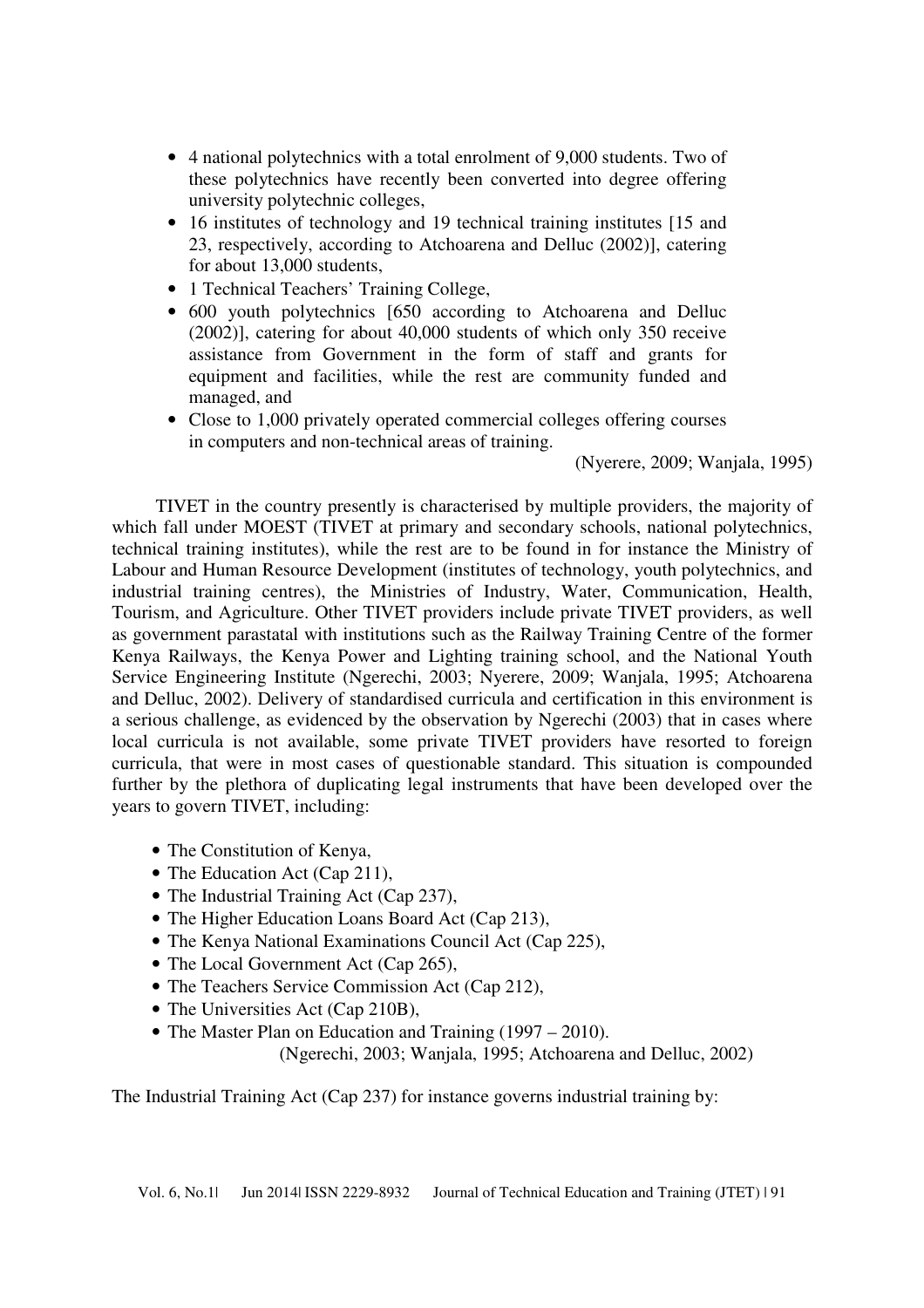- Spelling out the management, duties and responsibilities of the Directorate of Industrial Training and its 11 Training Committees,
- Determining levels of training levies and their mode of payment and disbursement,
- Defining training schemes and the procedures of administration and for awarding certificates, and,
- Establishing the rules and certification procedures for trade tests.

The Education Act (Cap 211) establishes and empowers the Kenya Institute of Education (KIE) to develop curricula, and further through its management council comprising of TIVET stakeholders, brings in industry into the curricula development process (Ngerechi, 2003; Wanjala, 1995; Atchoarena and Delluc, 2002).

It is clear from the foregoing that it is necessary to bring TIVET under one umbrella with the authority to harmonise content, delivery, examination certification accreditation, levying, as well as standardising equipment and workshops. The 1970 – 1971 commission of inquiry highlighted the need for training to be managed under one umbrella body (Ngerechi, 2003), a goal that is now about to be achieved with the expected ascension of the draft bill for the formation of a regulating authority for TIVET by Government.

Nyerere (2009) highlighted the aims and purpose of TIVET in Kenya, as stated in the Kenya Education Sector Support Program (KESSP) 2005-2010 to be:

- 1. Involvement of stakeholders in the development of a national skills training strategy.
- 2. Establishment of mechanisms and appropriate incentives to promote private sector investments in the development of TIVET for increased access.
- 3. Provision of loans and bursaries to enhance access to TIVET taking special account to marginalized groups, such as female students and the physically challenged.
- 4. Establishment of a national coordinating body, the Technical, Industrial, Vocational and Entrepreneurship Training Authority (TIVETA) for TIVET institutions in order to provide relevant programmes and effective management and governance.
- 5. Mobilization of resources to rehabilitate facilities in public TIVET institutions to ensure quality training.

The objectives of TIVET in Kenya as outlined by Ngerechi (2003) are:

- 1. Development of appropriate skills at all levels through practical training and work experience.
- 2. Provision of adequate skilled manpower at all levels of the economy.
- 3. Active and continuous transfer of technology through collaborative approach between TIVET institutions and the relevant industries.
- 4. Promotion of dignity of labour and more particularly manual work.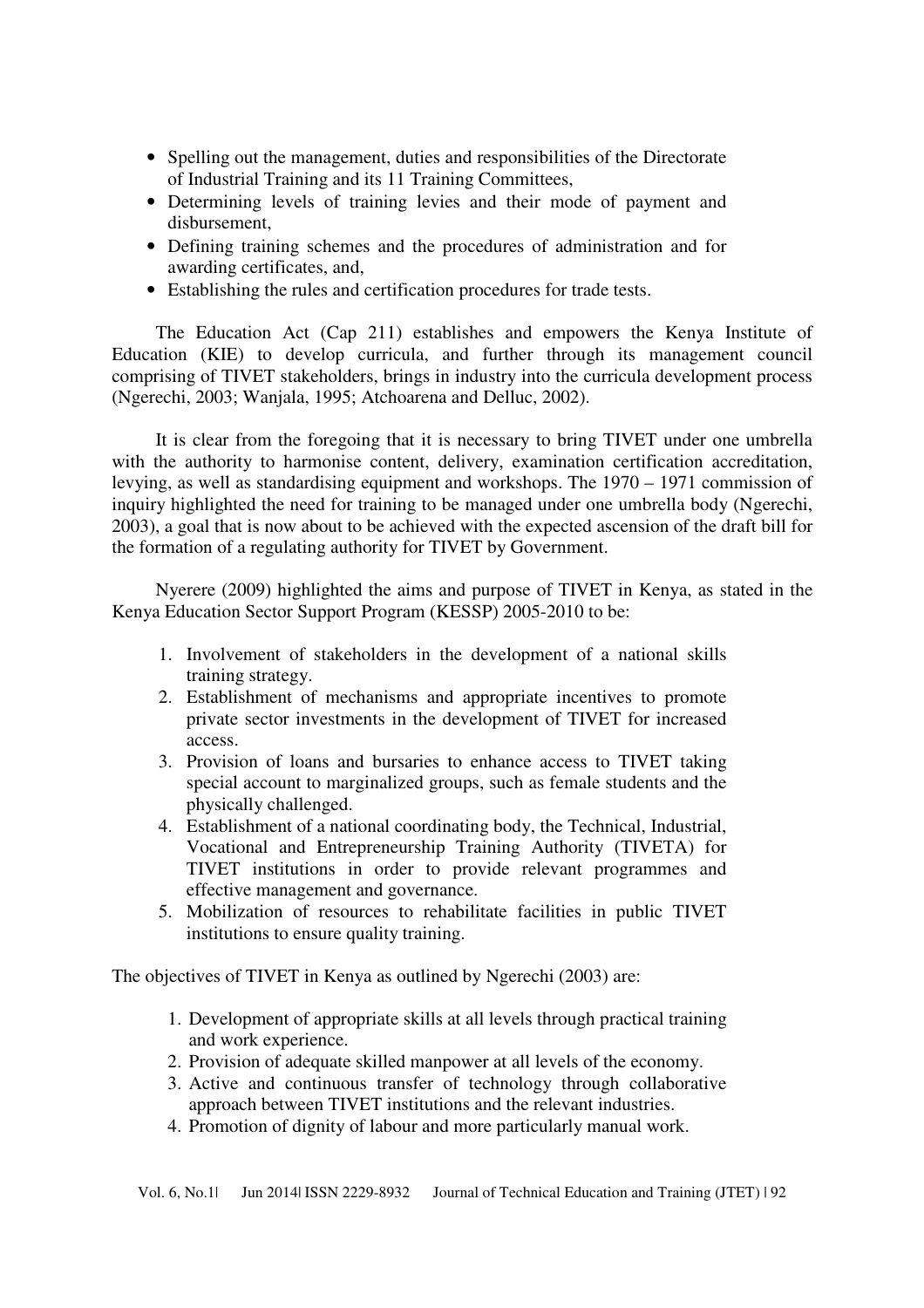- 5. Provision of increased training opportunities for the increasing school leavers.
- 6. Provision of continuous upgrading of skills and knowledge at the pace and ability of the trainees.
- 7. Provision of a dynamic curriculum responsive to the manpower need of a dynamic economy.

### **2 STRUCTURE OF TIVET IN THE COUNTRY**

Technical education in Kenya today still aggregates itself into the three areas of formal, informal and non-formal. Formal TIVET is one where training is undertaken in established mainstream institutions with clearly rationalised qualifications based on set syllabi, training routines and procedures. Informal TIVET on the other hand occurs at the work place all the time and is used to translate TIVET skills into quantifiable and relevant job performance abilities, while non-formal training does not have specific qualification targets based on standard curricula, rather just focusing in transferring some form of skill, and is to be found predominantly in youth polytechnics. The Government manpower survey of 1972 showed about 80% of the skilled workers to have no formal training beyond primary school, having acquired their skills on the job (Wanjala, 1995).

Ngerechi in 2003 and separately Atchoarena and Delluc (2002), observed that TIVET in Kenya was offered at the following four Levels:

- Artisan level, single trade, two year training in youth polytechnics, as well as on-the-job training in the formal and informal (Jua Kali apprentices) sectors;
- Craft level multi-skill, three year training in technical training institutes (TTIs), institutes of technology (ITs), and Parastatals training institutes, into which artisans are able join;
- Technician level in National Polytechnics (NPs) and a few selected TTIs and ITs, into which craftsmen and secondary school leavers may join in;
- Technologist in National Polytechnics and Universities.

Ngerechi (2003) observed that the present education system provided opportunity for one to reach the level of technologist using one of at least six alternative routes. Nyerere (2009) in Figure 1, sourced from the Ministry of Education document of 2005, showed that provision had been made by Government for a through path for TIVET till the level of Technical Doctorates.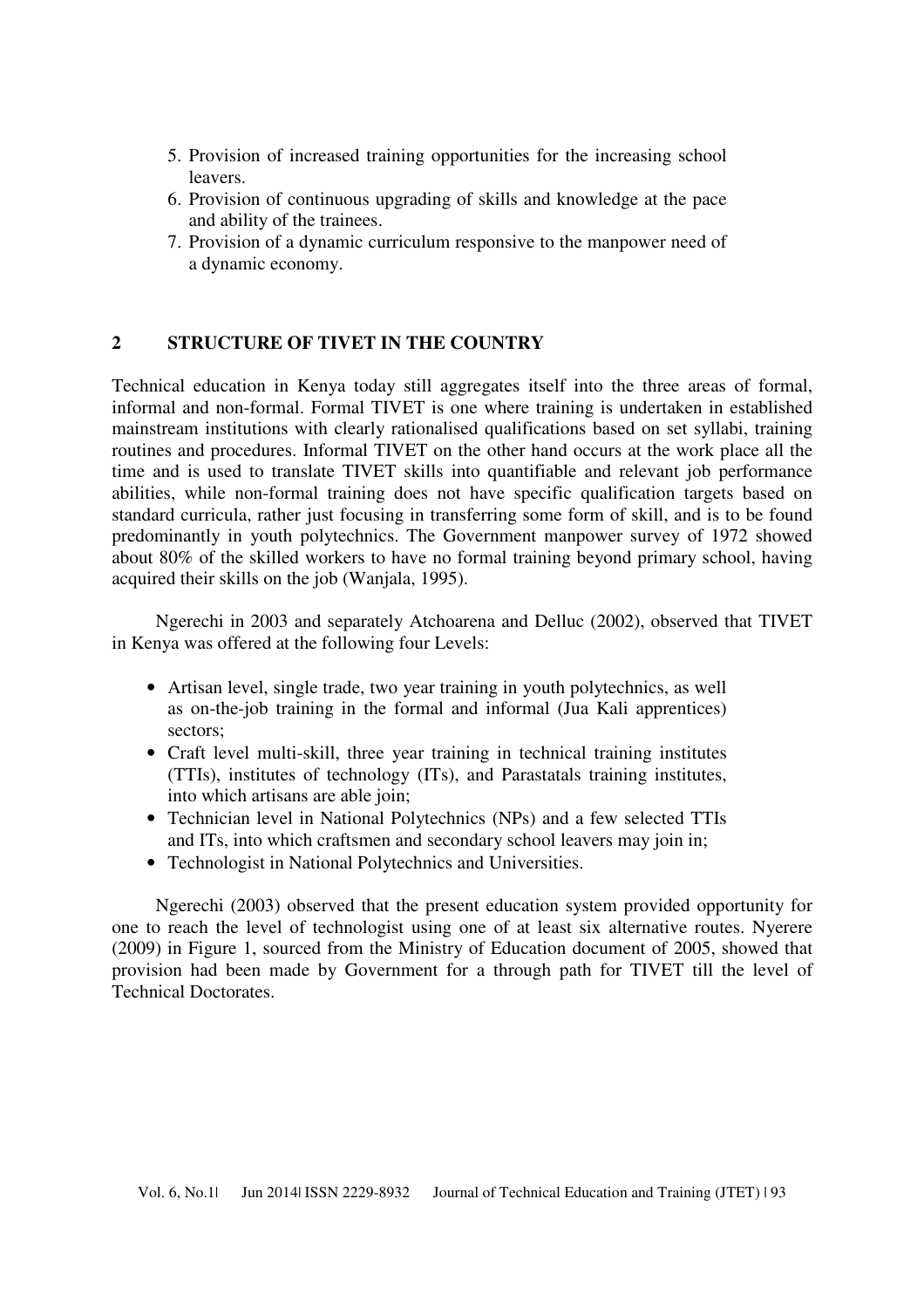

**Figure 1: The Structure of the Kenyan Education System [Nyeree (2009)]**

## **3 CHALLENGES OF TIVET IN KENYA**

The supply side challenges of TIVET as reported by Nyerere (2009) and separately by Ngerechi (2003) include:

- **The terminal nature of TIVET**. This has acted as a severe de-motivation for proponent students of TIVET whose career progression has been limited at a very early stage; at the level of higher diploma or higher national diploma. The effect has been an inability to enter the job market at high levels compared to those pursuing none TIVET studies and stalling of careers once employed.
- **The lack of sufficient training places in TIVET institutions particularly in rural/marginalized areas**. This is a funding constraint requiring novel solutions to increase access without necessarily creating a multiplicity of TIVET institutions.
- **Relevancy of TIVET syllabi to the labour market needs**. Lack of relevance of TIVET syllabi leads to unemployment of its graduates, acts as a disincentive to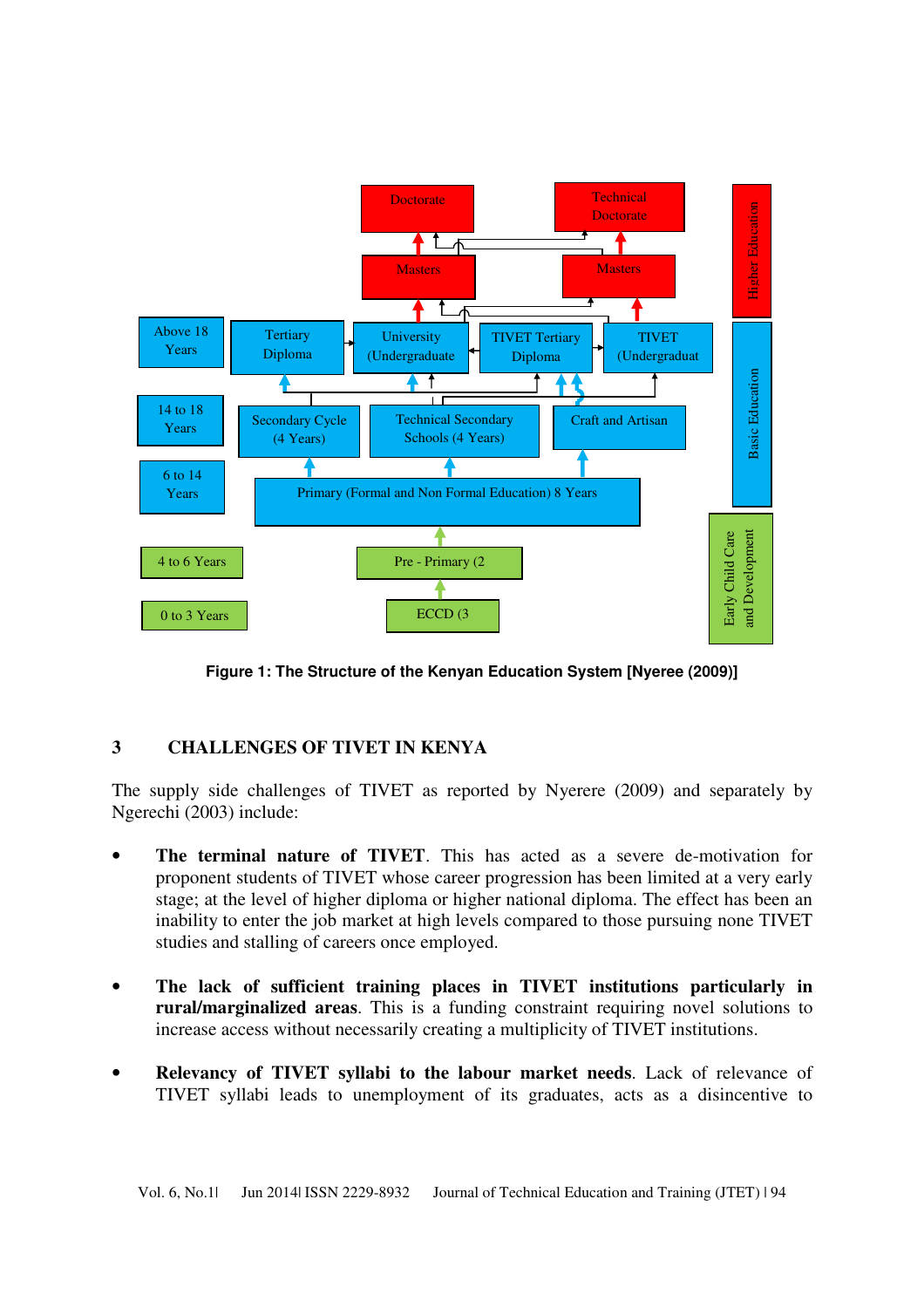proponent students of the system, and serves to defeat the primary purpose TIVET; that of growing practical and employable skills in students.

- **The absence of a legal framework to regulate TIVET**. This creates disharmony in both the processes and standards of training in the country and requires urgent attention.
- **Funding constraints**. Funding of TVET is a challenge the world over as seen from the 2008 figures of 0.2% of GDP funding for TVET, 4.3% of GDP for Early childhood, primary and secondary education, and 1.3% of GDP for traditional tertiary education in the member nations of the Organisation for Economic Co-operation and Development (OECD) (Puckett et al., 2012).

Palmer et al. (2007) noted that since the adoption Millennium Development Goals in the year 2000, donor funding has primarily focused on primary school education and gender parity, with an attendant loss of focus on Post Basic Education and Training (PBET). Donor funding to TVET has also seen a dramatic decline from the early 1990s (Atchoarena and Delluc, 2002). Palmer et al. (2007) observed that while the rates of return to education have traditionally been known to be higher at primary education level, recent studies do show higher rates of return at secondary school level. The nature of modern economies with high demands for skills and technical knowledge, call for education and trainability beyond primary school level as the emphasis shifts from primary school education for the job market to primary school education for higher levels of training and employment (Palmer et al., 2007). Clearly PBET is of significance and must be given support in order to ensure the availability of a well trained and skilled manpower, able to cope with the demands of the present day technology driven economies. Government therefore needs to put aside more funds and should also negotiate with development partners for more funds to be directed to PBET.

- **Shortage of adequately trained TIVET trainers**. The shift in focus by the Kenya Technical Teachers Institute (KTTC) from its core mandate during formation (that of TIVET Teachers Training) to becoming a competitor with TIVET institutions in the offering of formal TIVET is a contributor to this problem.
- **Poorly equipped workshops.** TIVET by its nature is practical and cannot be effectively offered without well equipped training facilities. The high cost of good equipment is of course a challenge due to budgetary constraints but one that demands ingenuity to be addressed.
- **Negative social image of TIVET**. Puckett et al. (2012) observed that TVET was regarded in most countries as being inferior to general academic education, second tier and a destination for students with lesser academic abilities and lower aspirations. This perception they noted creates a negative feedback loop that that in turn limits investment in TVET institutions thus sustaining existing skills gaps and unemployment. Atchoarena and Dellluc (2002) pointed to the prevalent attitude that TIVET institutions are the destination for failures in the general education system, as one that needed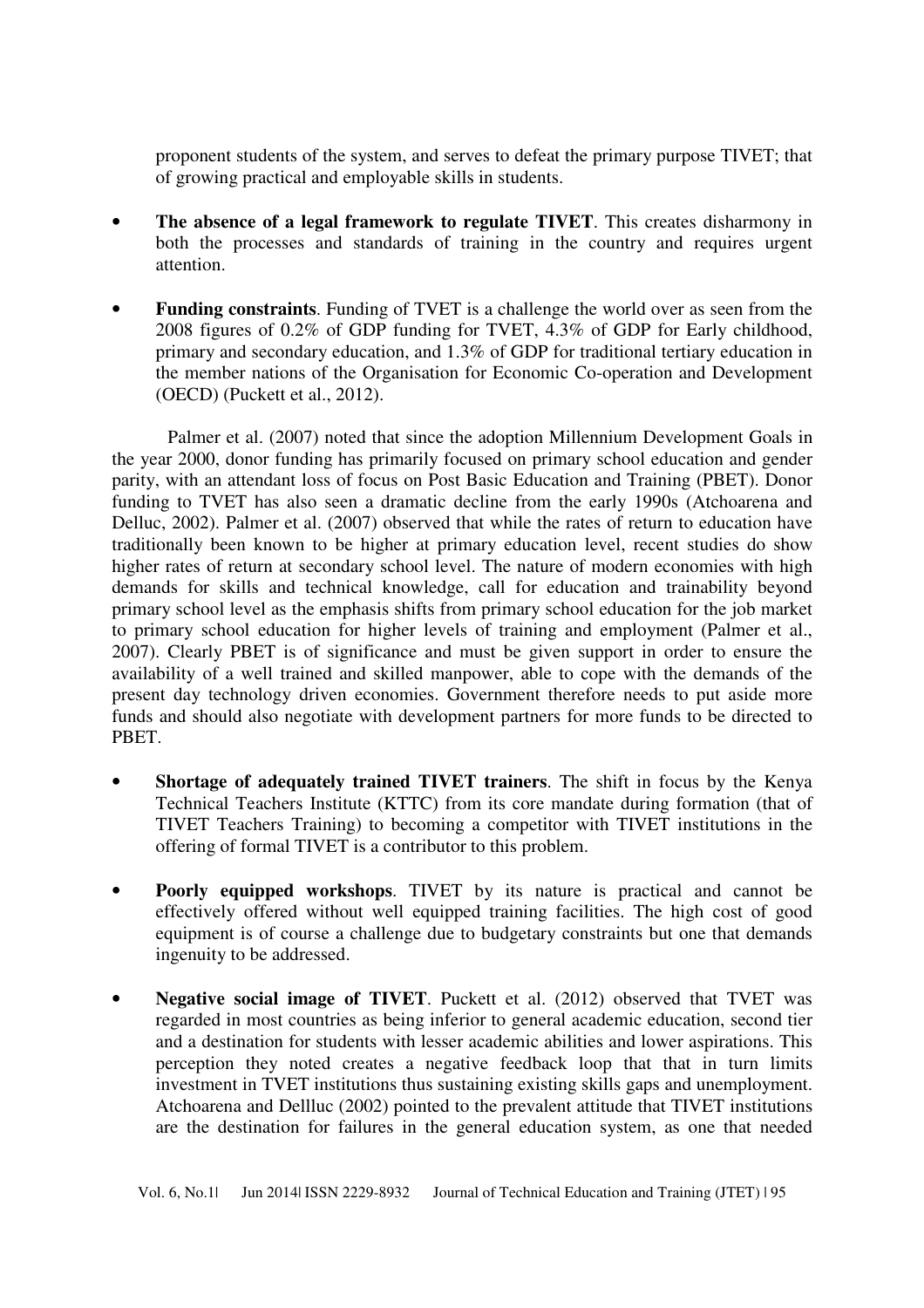change. The recalcitrant attitudinal problem of social esteem in the country (Palmer et al., 2007; Atchoarena and Delluc, 2002), which despite its long existence, having initially gained ground on the basis of poor sell by the colonial government in the form of an adaptive education system, still persists and needs to be tackled if TIVET is to fulfil its critical role in the development of the nation.

- **Creating and firming up industrial linkages with TIVET institutions**. This is necessary in order to ensure the TIVET systems is primarily demand-driven and this way increase absorption of TIVET graduates into the job market. It is also a way of increasing funding of TIVET by industry.
- **Increasing relevance of TIVET to industry.** This is necessary in order to ensure employability of the graduates of TIVET in industry and this way serve to attract more students into the TIVET system.
- **Funding and Demand.** Focusing funding on identified areas of need in the job market is a quick way of ensuring value for TIVET trainees and therefore creation of demand.

The demand side of TIVET challenges as reported by Nyerere (2009) and separately by Ngerechi (2003) include:

- **The low number of jobs available in the formal sector**. This is a most serious challenge as it acts as a disincentive to future TIVET trainees. Atchoarena and Delluc (2002) observed that the steep and continuous increase in the volume of labour force from about 6 million in the 1970s to about 14 million in the 1990s, was accompanied by a gradual decline in the percentage of jobs in the agricultural sector of the country from 86 down to 80, over the over the same period. The corresponding and consistent rise in the percentage of jobs in the service sector and industries, of 9 to 13 and 5 to 7, respectively, over the same period however made up a very small fraction of the total number of jobs in the country.
- **Inadequate involvement of the private sector in TIVET**, particularly in curricula development and financing of TIVET. This is a serious shortcoming as it leads to supply-led TIVET that may or may not have relevance to the needs of industry and the arising lack of employment of TIVET graduates by industry.

## **4 OVERCOMING THE CHALLENGES OF TIVET IN KENYA**

The supply side challenges of TIVET highlighted in the preceding section may be addressed in the order that they have been identified as outlined below.

**The terminal nature of TIVET** is best addressed by establishing a parallel system of education for TIVET that facilitates those in TIVET to progress right through up to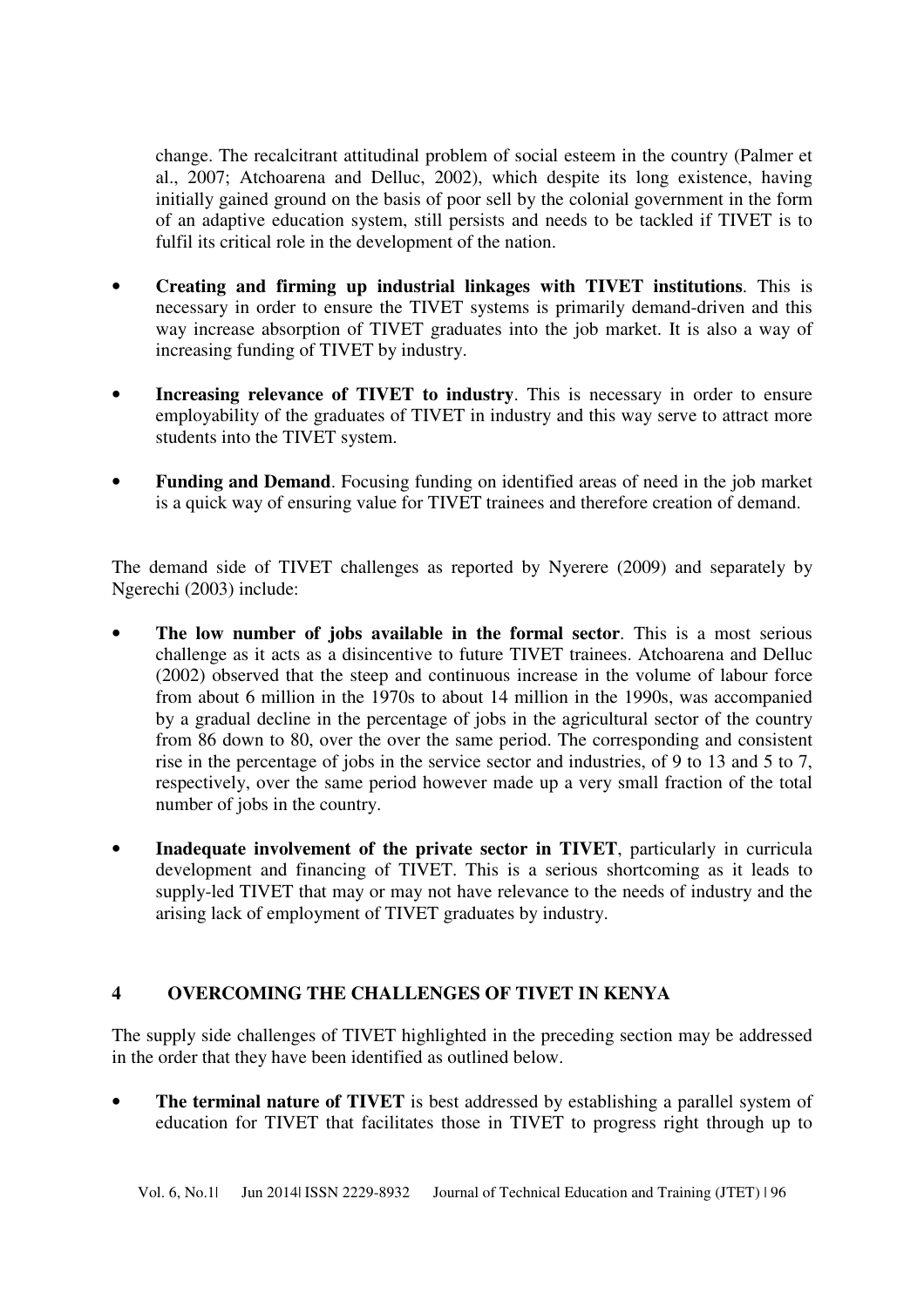Higher Degrees, as is the case of academic education. It should be recognised that TIVET by its nature lays more emphasis on creating and strengthening of skills, in addition to imparting knowledge, whereas academic engineering training for instance lays a greater emphasis on imparting knowledge and the means towards creating knowledge. The market niches at start for these two paths are therefore completely different though complementary. In the field, skills and knowledge are intertwined in that the application of well developed skills forms the basis for identification of the limitations of technology based on existing knowledge, and therefore creates impetus for the improvement of technology and advancement of knowledge.

- **The lack of sufficient training places in TIVET institutions particularly in rural/marginalized areas** may be addressed by setting up centres of excellence in well selected locations in the country that ensure good spatial distribution in order to guarantee equity of access. Moreover, a TIVET authority should be established in order to ensure the existence of an integrated TIVET system, as well as optimisation of the training resources in the centres of excellence through sharing of training facilities and other resources.
- **Relevancy of TIVET syllabus to the labour market needs** can be ensured by setting up a demand-led, competency-based curricula development system. This system ensures that industry is involved in the development of curricula, thus guaranteeing that the graduates of TIVET have industry relevant skills. Demand-led, competency-based methods of developing curricula are very key in ensuring the establishment of industry relevant TIVET systems, and are therefore discussed in detail in the next section of this paper.
- **The absence of a legal framework to regulate TIVET** is expected to be addressed by the draft bill for the formation of a TIVET regulating authority that is currently awaiting ascension by government. The body will be responsible for all aspects of TIVET including accreditation, quality control, curriculum development, supporting the creation and sustenance of linkages with industry, training of instructors, as well as sourcing for and provision of funding to the TIVET institutions. The regulating authority is expected to improve the function of TIVET, and therefore the skills of its graduates, while at the same time guaranteeing industry the graduation of students with known skills and knowledge.
- **Funding constraints** should be addressed upon enactment of the draft bill for the formation of a TIVET regulating authority in the country, as Government will find it much easier to finance TIVET based on a national strategic plan for TIVET, which is easily prepared within this framework. It will also be possible for the body to direct donor funding and funds from the private sector in accordance with clear priorities tied to clear outcomes. Moreover, the centres of excellence if well set up with industrial parks / incubation centres, entrepreneurial centres, production units, and research centres, should with time be able to generate sizable incomes to finance TIVET. These alternatives to levying school fees are all the more important given the fact that despite a gradual increase in the nation's Gross Domestic Product (GDP)over the years, the per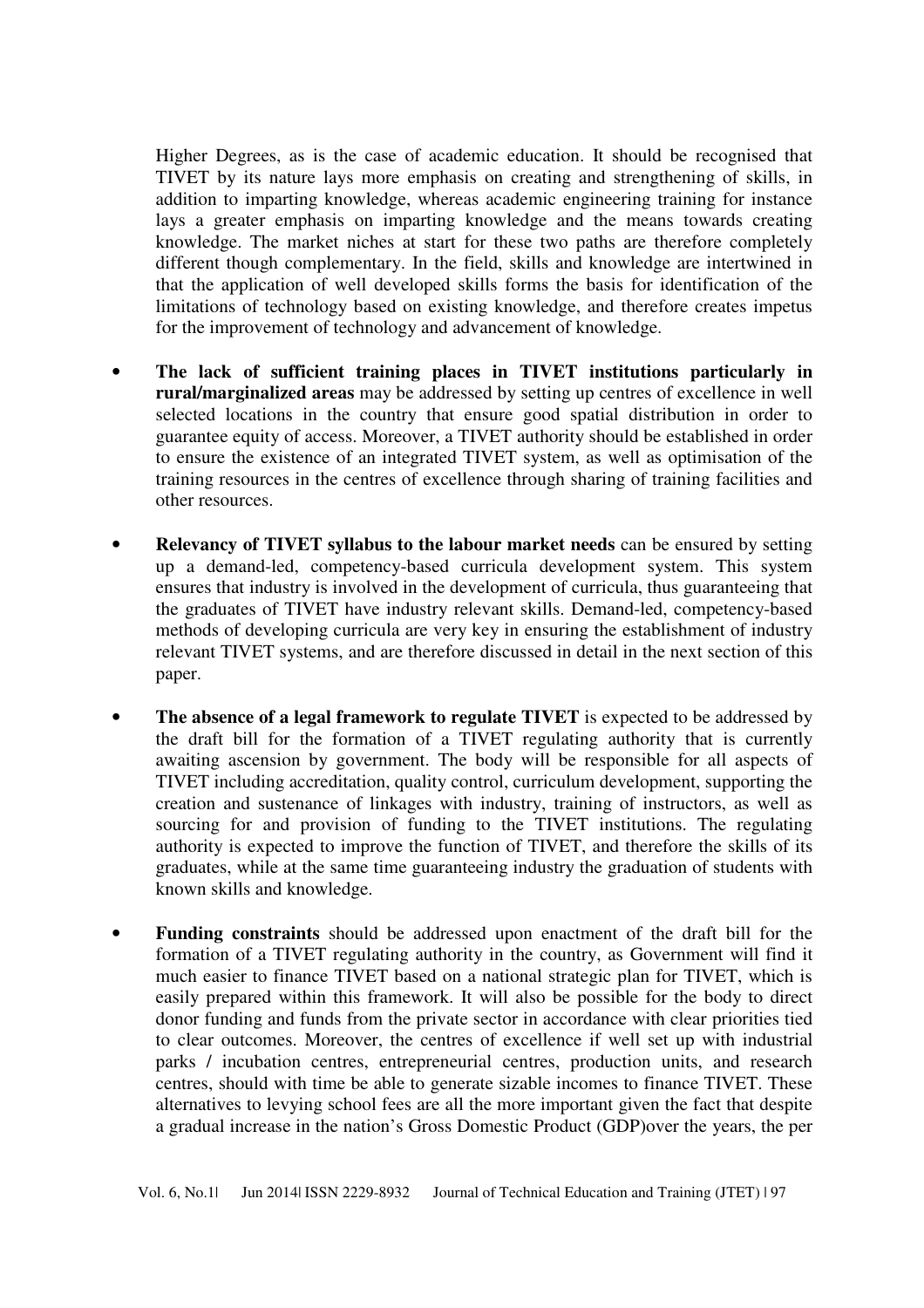capital income of people in the nation has actually experienced a decline (Atchoarena and Delluc, 2002).

The training levy/grant system and the voucher system used in Mauritius (Coowar, 1998) are worth exploring to see what lessons Kenya can learn from it.

The 2/3 and 1/2 national share provision of TVET in Mali and Senegal, respectively, should be studied in order to see how the models adopted in these two countries can be adopted to encourage a greater participation of private TVET providers in the TIVET market in Kenya, particularly given the fact that fees in private TVET/TIVET intuitions in the two countries are comparable to fees in public TVET/TIVET institutions. Moreover the students in private TVET/TIVET institutions in the two countries perform better on the average than students in public TVET/TIVET institution. It is important to note there that though termed private the institutions in Mali are heavily dependent on schools fees paid for the students by the state. The private TVET providers are also stronger in services than industrial fields, the latter which is the largely offered public TVET institutions (Atchoarena and Esquieu, 2002).

- **Shortage of adequately trained TIVET trainers** can be addressed first by reviewing the present shift in focus by the Kenya Technical Teachers Institute (KTTC) from TIVET Teachers Training to becoming a competitor with TIVET institutions in the offering of formal TIVET. Its capability and capacity would also need to be reviewed and a capacity building plan put in place if necessary to ensure that all trainers posses adequate industrial experience in the respective fields that they offer training. The requirement for technical trainers to have up to date industrial competence and know how may be addressed either through regular attachment to industries with modern practices in their respective areas of speciality, or through arrangements with industry to avail their competent technical staff to work with the technical trainers in training within the technical training institutes. The existing training in pedagogy should be reviewed continuously and a section dealing with curriculum development studies introduced in the institute. These two initiatives will ensure best practices in training and delivery of up to date well structured training.
- **Poorly equipped workshops**. With the enactment of the draft bill for the formation of a TIVET regulating authority in the country, the arising strategic plan should be able to clearly identify the requirements of equipment for TIVET in the country, with clear priorities and a sharing arrangement between institutions or clear identification of areas of priority for various TIVET centres, for which funds can be sourced from Government, donors and the private sector; as was proposed in Rwanda through the Integrated Technical and Vocational Education Training System.
- **Negative social image of TIVET** may be addressed by championing a production based remuneration structure, within which industries with their focus on production would most likely place a higher premium on tangible hands on skills or occupation relevant competencies as referred to by Ahmad et al. (2012), than on unproven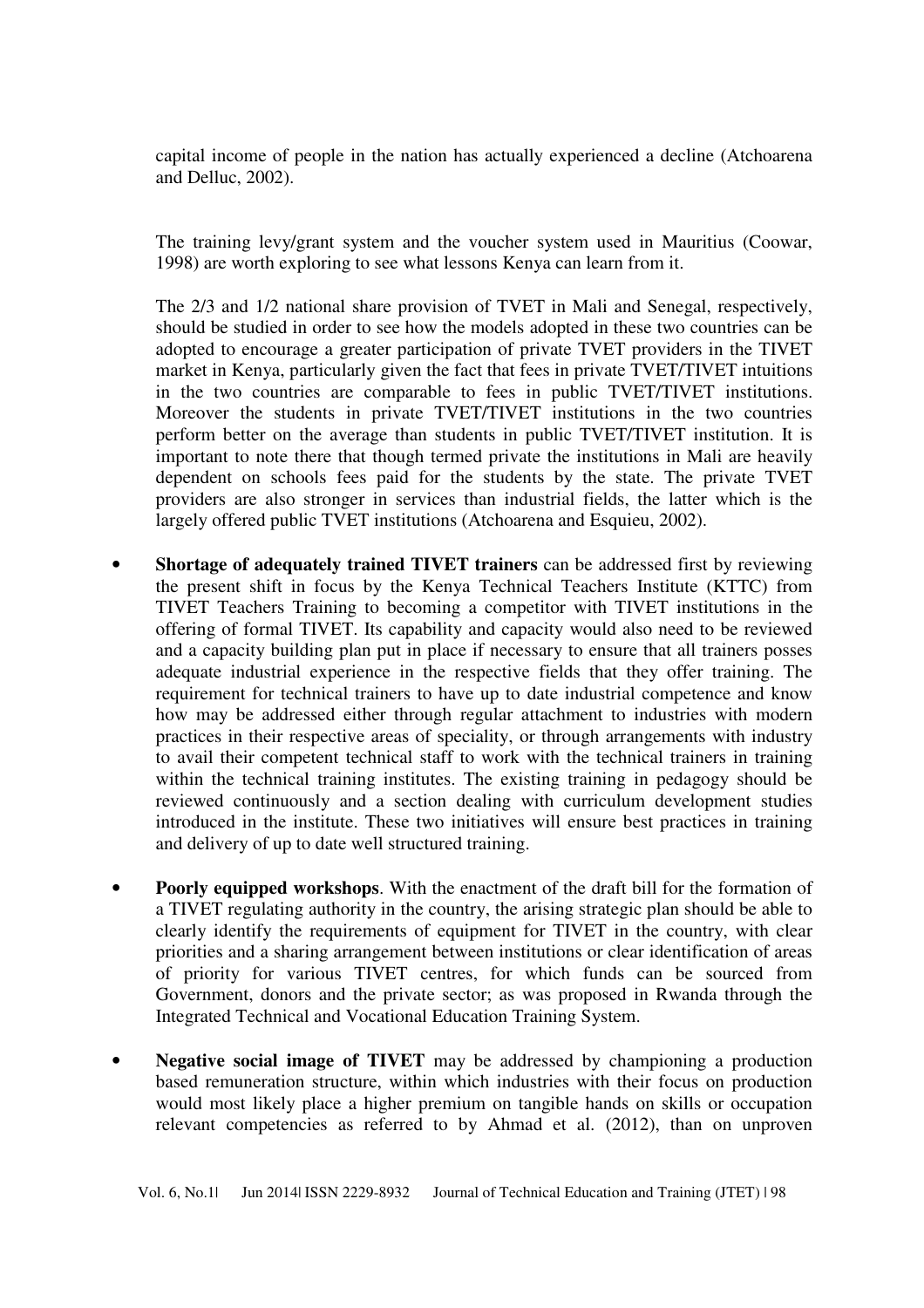deliverables. The higher salary premiums placed on hands-on well developed TIVET skills will inevitably raise the social profile of TIVET with time. Competitiveness in modern industry is based on both the efficiency of production and quality of products, with emphasis on ingenuity and innovation at work, which in turn demands graduates of TIVET that are skilled, knowledgeable, and innovative. While TIVET is regarded as the means towards enhancing competitiveness in the global world economy by supporting and creating industry, constrained formal employment with its weak growth, acts as a disincentive to proponent TIVET graduates (Palmer et al., 2007; Riley, 1999). The prevalent attitude that TIVET institutions are the destination for failures in the general education system (Atchoarena and Dellluc, 2002), can be addressed by creating good linkages with industry that therefore ensure relevance of training and consequent rapid pick up of TIVET graduates (Majumdar, 2008). Majumdar (2008) also noted that close interaction between education institutions and industry/enterprise created platforms for showcasing best practices, latest technologies and their implementation as well as impact on industry. This when coupled with the production based remuneration structure mentioned above, is likely to make access to TIVET institutions competitive for all bright and capable students in the country, and therefore serve the expectations of the country in respect of industrial development well.

- **Creating and firming up industrial linkages with TIVET institutions**. It is necessary that efforts are directed towards attracting industry into TIVET institutions for purposes of ensuring industry-relevance of their training curricula, and in order to encourage industry to fund TIVET institutions, whilst at the same time providing places for apprenticeship training. Promotion of entrepreneurship training in this sector of education enhances the capacity of its graduates to effectively address the needs of society through development of enterprises that will have an automatic linkage with the parent TIVET institution, whilst at the same time raising the profile of the sector in society.
- **Increasing relevance of TIVET to industry**. The observations of Afenyadu et al. (1999) on the importance of understanding the role that learning-led competitiveness (LLC) can play in improving the competitiveness of enterprises in Africa, and the concurrent observations that education is necessary but not sufficient for the success of enterprises, that there is no evidence to justify the assertion that basic education has a significant impact on individual productivity and performance of enterprises, that higher levels of education are necessary together with good market conditions for enterprises to succeed, that training and skills upgrading is necessary for the development of sustainable livelihoods, that it is not clear whether enterprise training can develop the appropriate skills to access new high value markets and respond to important technological changes, are relevant here. Ahmad et al. (2012) observed that sustained industrial growth requires development of competitive abilities which they noted are anchored by industry relevant competencies of the workforce.

Clayton (2012) underscored the need for TVET trainers to be highly skilled and industry savvy in order to ensure imparting of skills that meet the needs of industry. They further observed that changing client demands, regulatory and technology changes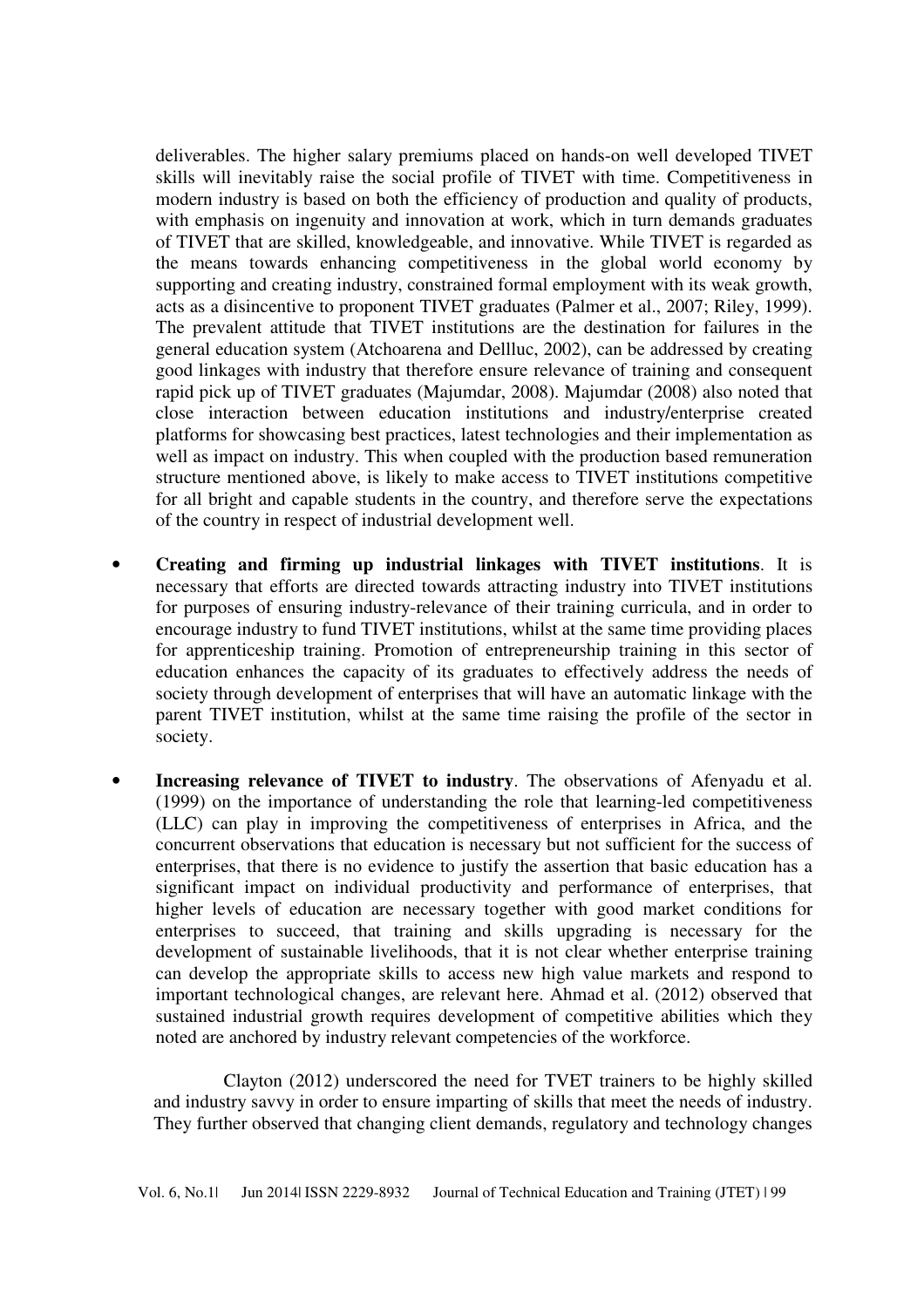would continue to pose a challenge of relevance by TIVET to industry. Several means of ensuring currency of TIVET trainers to industry were indentified in their work including; continuing professional development, engagement with industry, attendance of seminars and conferences, product manufacture/vendor training, reading of industry magazines and newsletters, and networking. The shift from supply led time bound training to flexible, competency and demand led training was recommended as a strategy for increasing relevance of training for industrials and economic development in the national skills strategy, 2008 – 2013, of the Government of Pakistan (UNESCO, 2009). Moreover, recommendations were also made for the involvement of industry in the development of policy, standards and programs, and in the operations of TVET institutions, reliance on labour market developments, and occupational analysis, to the same end.

• **Funding and Demand**. The voucher mechanism introduced by the World Bank through its Micro and Small Enterprises Training and Technology Project aimed at stimulating demand for business development services, including training, technology, and specialised management and marketing consultations, is worth referencing in order to learn from its impact on the Jua Kali sector (Riley et al., 1999), which takes in a big portion of the primary school leavers in the country who enrol in it for informal enterprise training, and which despite the low pay and poor job security prevalent in it, has over the years recorded impressive growth with reported employment growth figures of 6.3% in 2006 and 6.1% in 2007, and which today absorbs about 70% of the 500,000 new entrants into the labour market annually (Nyerere, 2009; Atchoarena and Delluc, 2002).

One good way of promoting hands-on entrepreneurship training in TIVET is through the setting up of business incubators. Business incubators are already a focus of attention by Government which has over the years overseen the introduction of entrepreneurship education in TIVET institutions and establishment of small business centres through which entrepreneurs and educators could exchange experiences and bridge the knowledge gap of the latter (Wanjala, 1995). Nyerere (2009) notes that the African Development Bank did in 2008 set aside USD 37.2 million in support of this Government program in TIVET amongst other identified TIVET priorities. Setting up of industrial parks within TIVET institutions, and growth of a strong industrial based research and development culture within TIVET institutions that is strongly linked to industry and one that is also guided by the real needs of people, is a good way of raising the social value for TIVET as it demonstrates its relevance to society; as was proposed in the Integrated Technical and Vocational Education Training System of Rwanda. Government assistance should not however, be restricted to the formal setting of business incubators and industrial parks, but should also be spread to the Jua Kali sector in the form of financing and logistics wherever entrepreneurs with the will and whose products/services have the potential for improving the lives of those participating in the enterprise as encountered (UNEVOC, 1998).

The demand side challenges of TIVET highlighted in the preceding section may be addressed in the order that they have been identified as outlined below: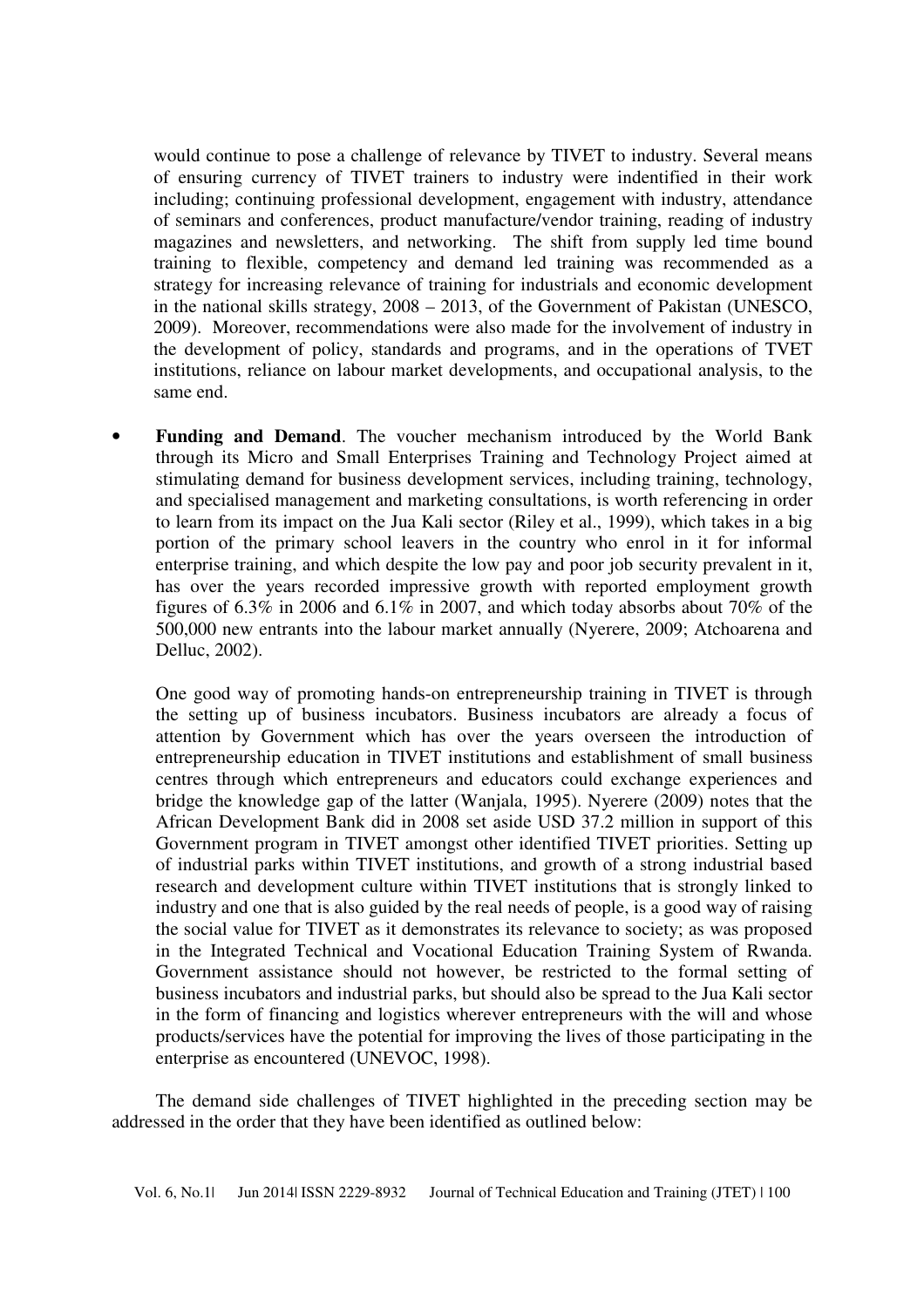- **The low number of jobs available in the formal sector.** This challenge can only be addressed indirectly by the TIVET sector through the training of a competent and skilled workforce in sufficient numbers that is able to meet the requirements of industry. Moreover the sector is able to contribute towards the generation of jobs in the economy through entrepreneurship training and establishment of business parks and incubators.
- **Inadequate involvement of the private sector in TIVET, particularly in curricula development and financing of TIVET.** This is best addressed through the formation of skills councils drawing membership from TIVET institutions and industry, the latter which provides subject experts and members of validation panels to undertake occupational analysis and develop occupational skills standards, as was noted in the Asia-Pacific Economic Cooperation report of 2013. The inclusion of industry in skills councils works to increase demand side inputs in TIVET curricula. Demand and supply side inputs must however, always be balanced carefully in order to ensure the development of a broad knowledge base for the graduates of TIVET, while equipping them with skills at the same time.

### **5 DEMAND-LED, COMPETENCY-BASED, INDUSTRY-RELEVANT CURRICULA FOR TIVET IN KENYA**

The economy of Kenya is an industrialising one with a number of manufacturing and service industries, and a robust service sector that are all well established. In order to support continued growth of these industries it is necessary to ensure that the TIVET training institutions produce graduates with competencies that are relevant to the world of work. The acceptance and utility of TIVET graduates by the world of work can only be ensured by equipping them with industry-relevant skills and competencies. This can be achieved through combined investment in industry-relevant TIVET training equipment and use of methods of training that are based on curricula developed to address desired competencies and skills in TIVET graduates. To this end therefore, a curriculum development method that integrates industry with TIVET institutions, which is focused on industry-desired competencies and skills and the methods of mounting the training is necessary and forms the subject of discussion in this section.

### **5.1 Adaptation of the Curriculum Developing Entity in Kenya**

Because of the large number of TIVET institutions that lie in the hands of Government, it is able to easily regulate the TIVET curricula offered countrywide through its curricula development agency, The Kenya Institute of Education (KIE). The KIE acts as a secretariat to facilitate the development of curricula, though the formation of curricula development subcommittees comprising of TIVET stakeholders (Ngerechi, 2003). In principle therefore, the curricula developed at the KIE do take input from industry and any shortcomings in addressing the specific needs of industry present in the developed curricula would have to be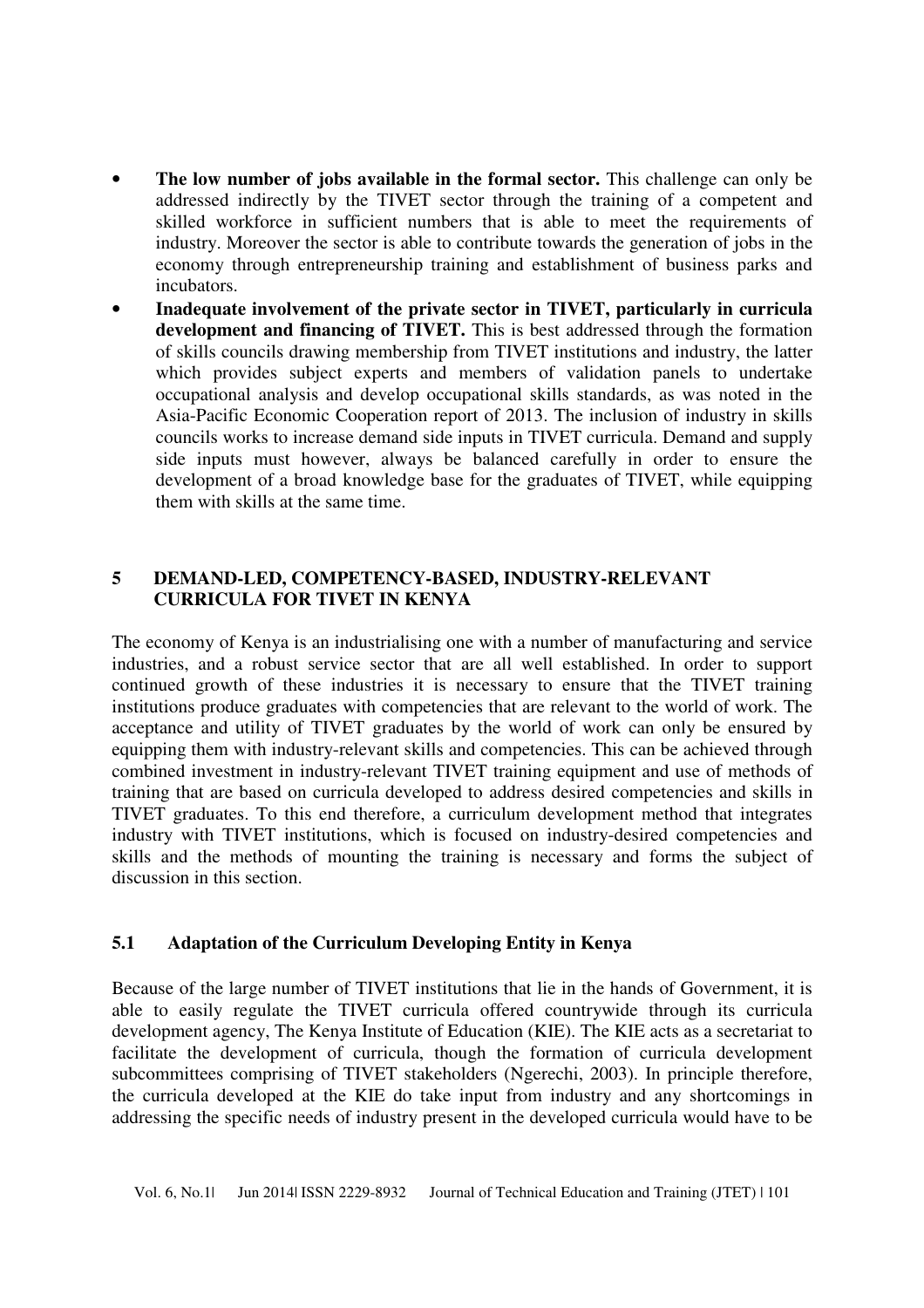a result of the methods adopted in addressing these needs and not from lack of access to industry.

It is proposed here that a review of the existing curricula development entity in TIVET in the country, and its methods of curricula development be done, with the aim of adapting it thereafter into a well equipped demand-led and competency-based curricula development centre, capable of offering its services efficiently to TIVET and industry at large. Adaptation of this entity is crucial in ensuring the continued relevance of TIVET graduates to the changing requirements of present day industry, and is therefore principal in supporting the emergence of the nation as an industrial economy. In doing this, reference should be made to other existing systems such as the learner centred, competency based training Vocational Education Training (VET) system of Australia in which VET, as reported by Kaitange (2003), is offered in modules that are organised in packages with clearly specified industry requirements for assessment and qualification of the specific competencies expected to be developed in trainees. The Australian system is particularly instructive in its efforts to address globalisation, development of information and communication technologies, emergence of service and knowledge-based industries, and the change in the way work is carried out in today's enterprises.

The challenges of validity (social and economic coherency of different countries), as well as data collection methods and accuracy of data highlighted by Freeland (2000), should be taken into account while comparing different TVET systems in order to ensure that such comparisons are meaningful. Moreover , the curricula development entity once set up, should quickly form itself into a consultancy unit that will offer services to organisations in order to develop job descriptions, undertake job re-design, establish Standard Operating Procedures (SOP's), conduct performance evaluations, determine task value addition, control competence development, advice quality planning, undertake career planning and development, certify occupational competencies and other activities that may be supported by the two methods in organisations. This will not only be a good way of earning income for the curricula development unit but of maintaining the focus of industry on its abilities and services.

In addition to the foregoing, the curricula development entity should within itself form a TIVET research wing whose responsibility it will be to study local, regional and international trends and developments in TIVET in order to ensure that the Kenyan TIVET system remains at the forefront in implementing and developing novel approaches of delivering TIVET. Existing documentation on TIVET globally is plenty, in addition to which a plethora of TIVET systems exist in the world today. It is necessary to study all these in order to advice the Nation on the systems best suited to its needs, and further advice on the most efficient ways of adopting parts of these systems, into the Kenyan TIVET system. The research wing is particularly important in forward planning, as the Kenyan industry is presently too small and underdeveloped to be the sole basis of developing curricula. Forward planning of curricula in anticipation of changes in industry based on experiences from other developing and recently developed nations must be done.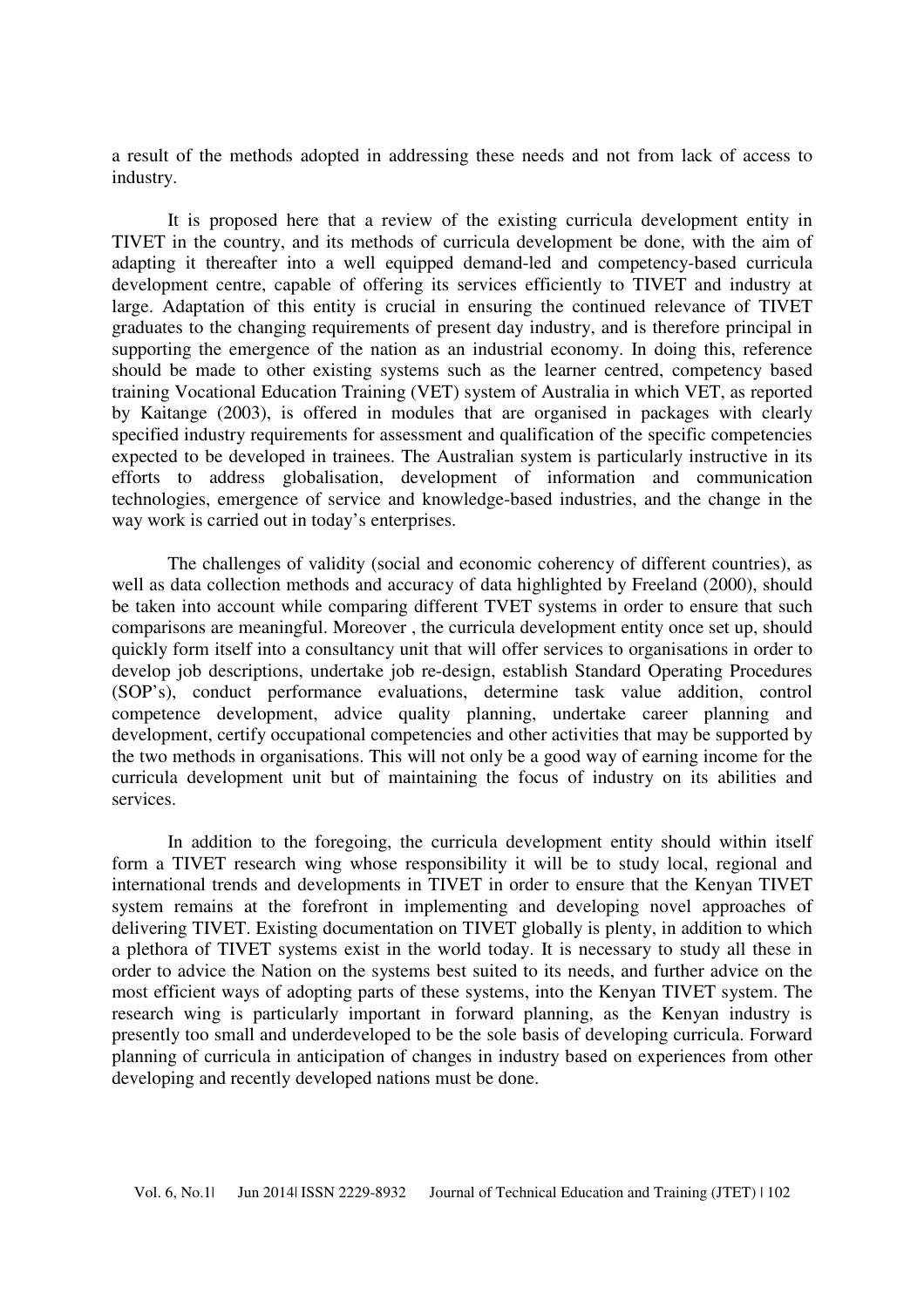### **5.2 Competency Based Training: Origin, Definition and Use**

The origin of competence based education and training was traced to the United States of America in the 1920s, while the modern competence movement was traced to the late 1960s and early 1970s by Katherine Adams as reported by Mertens (1999). Brownie et al. (2011) traced the emergence of the concept of competence to the 1960s. The emergence and use of Competence Based Education (CBE) in the United States was traced by Stout and Smith (1986) to the 1970s. The Australian Government embraced Competency Based Training in 1990 as part of the training reform agenda geared towards increasing international competitiveness of the economy (Cornford, 2000).

The terms capability, role, standards, competence and competency are used interchangeably in literature on education and training and career frameworks, with the choice of descriptor been predicated on ideology, fashion or the desire to secure consensus, as was noted by Brownie et al. (2011). The word competence in Competence Based Education (CBE) has been misused and overused widely as observed by Stout and Smith (1986). Cornford (2000) noted the lack of agreement on a definition for Competency Based Training (CBT). Barman and Konwar (2011) observed that the words, "competence and competency" have been used interchangeably within the same articles in literature. The authors emphasised the need to understand the meaning of the word, "competence", and further to distinguish between the words, "competence and competency". They noted that the words, "competence (plural - competences)", were used with reference to ability based on work task, whilst the words, "competency (plural -competencies)", were used with reference to ability based on behaviour (Barman and Konwar, 2011). The authors further observed that competence and competency were work and person related concepts.

The related term, "labour competency", is found to have a numerous number of definitions as seen in the report by Vargas (2004) where a total of 28 different definitions are given; 13 by experts, 9 by national standardisation and certification institutions, and 6 by vocational training institutions. A widely accepted definition emphasises that a labour competency is not a possibility but a proven ability to perform a specific labour activity successfully Labour competency is categorised first into the ability, then personal attributes and finally a combination of the first two.

Barman and Konwar (2011) and separately by Ahmad et al. (2012) observed that, if specific competencies are not focused in curriculum design philosophies then the products of higher education would not be "work-ready" and therefore not readily acceptable by industry. They therefore proposed use of occupational specific competencies in curriculum design in order to reduce under employment and unemployment levels. Quoting the work of Shaw (1998). Shaw (1998) underscored the need to possess knowledge and skills, and further noted the move by professions away from paper and pencil testing to competency testing. Barman and Konwar (2011) and separately Shaw (1998) highlighted the focus of CBT on; competencies instead of objectives, outcomes instead of content, learner centred teaching, professional practice, and assessment based on competencies.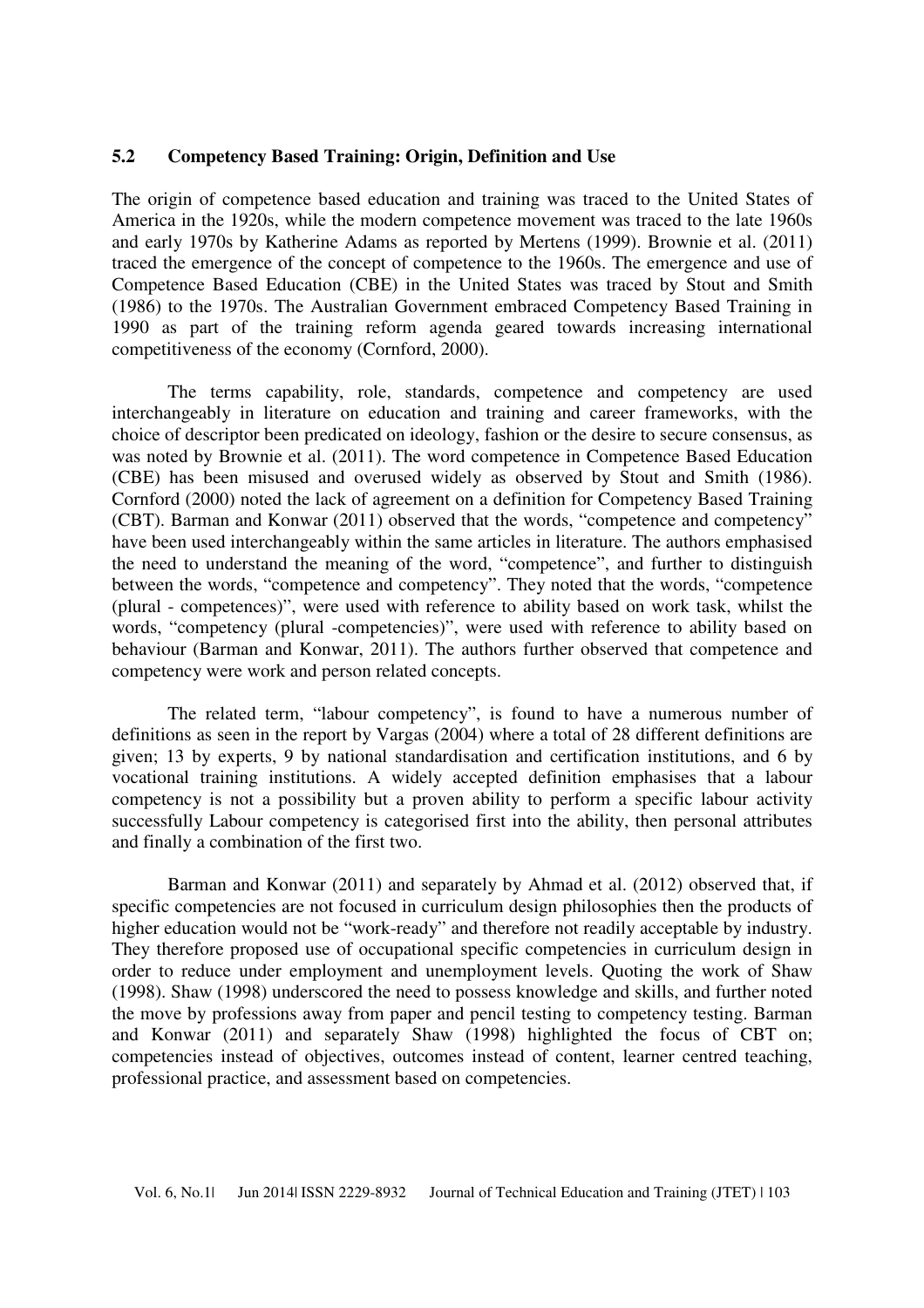### **5.3 Labour Competencies and Competency Based Curricula**

Labour competency is applied in the four stages of identification of competencies, standardisation of competencies, competency-based training and certification of competencies. Amongst the most frequently applied methods for identifying competencies include; Functional Analysis, Developing a Curriculum (DACUM), A Model (AMOD), and Systematic Curriculum and Instructional Development (SCID) (Vargas, 2004; Zúñiga, 2008; Fretwell et al*.,* 2001). Other methods include the presently not very widely used Job/Task Analysis (Fretwell et al*.,* 2001), Behaviourist Analysis and Constructive Analysis.

Functional analysis is a method that is used to identify the labour competencies by first identifying productive functions or services and thereafter identifying sub-functions needed to achieve the primary production function or services identified first (Vargas, 2004; Zúñiga, 2008; Fretwell et al., 2001). DACUM, which originated in Canada and was popularised in the United States of America, is a method that uses occupational analysis to develop competency based training curricula, assessment criteria and training needs through a process that identifies tasks and subtasks required to achieve an end product or service. Occupational analysis rends itself to a number of definitions as seen from the nine presented by Zúñiga, (2008), and is used to facilitate identification of occupational content and description of related competencies for purposes of rationalising recruitment, selection, promotion, remuneration, training, certification, and assessment (Fretwell et al*.,* 2001).

Fretwell et al*.* (2001) noted that none of the three methods of Job/Task Analysis, Functional Analysis and DACUM, was superior to the other, but that each was applied according to considerations of context, resource constraint and desired outcomes. Functional Analysis and DACUM are similar in that both focus on processes, provide solutions/mechanism for training and do mapping to define performance requirements. The two methods differ in that whereas Functional Analysis focuses on the results required to fulfil certain purposes, DACUM zeroes on task required to achieve an end.

Fretwell et al*.* (2001) also observed that DACUM was a more straightforward and descriptive, bottom-up approach, whereas Functional Analysis was a more top-down, structured, technical, subjective and complex approach. AMOD ("A model"), a variant of DACUM, is identical to DACUM up to the completion of validated research charts on competencies. It is characterised by creating a strong relationship between the competencies and sub competencies defined in the DACUM map, the learning process and the assessment of learning, in logical sequences according to the level of complexity of competencies and their respective functions and tasks, in order to advice structuring of competency based curriculum. DACUM and AMOD offer dynamic and quick means of establishing competencies and training programmes (Vargas, 2004). SCID is used to identify and guide training actions, and is useful in developing self-learning material for students. In the method, tasks are broken down into steps, execution standards, equipment, tools and necessary material, and safety standards. Any decisions that the worker may have to make and information to guide such decisions, as well as mistakes made through wrong decisions are also part of the task details given in SCID (Vargas, 2004). It was noted in the Asia-Pacific Economic Cooperation report of 2013 that DACUM finds wide application in the USA and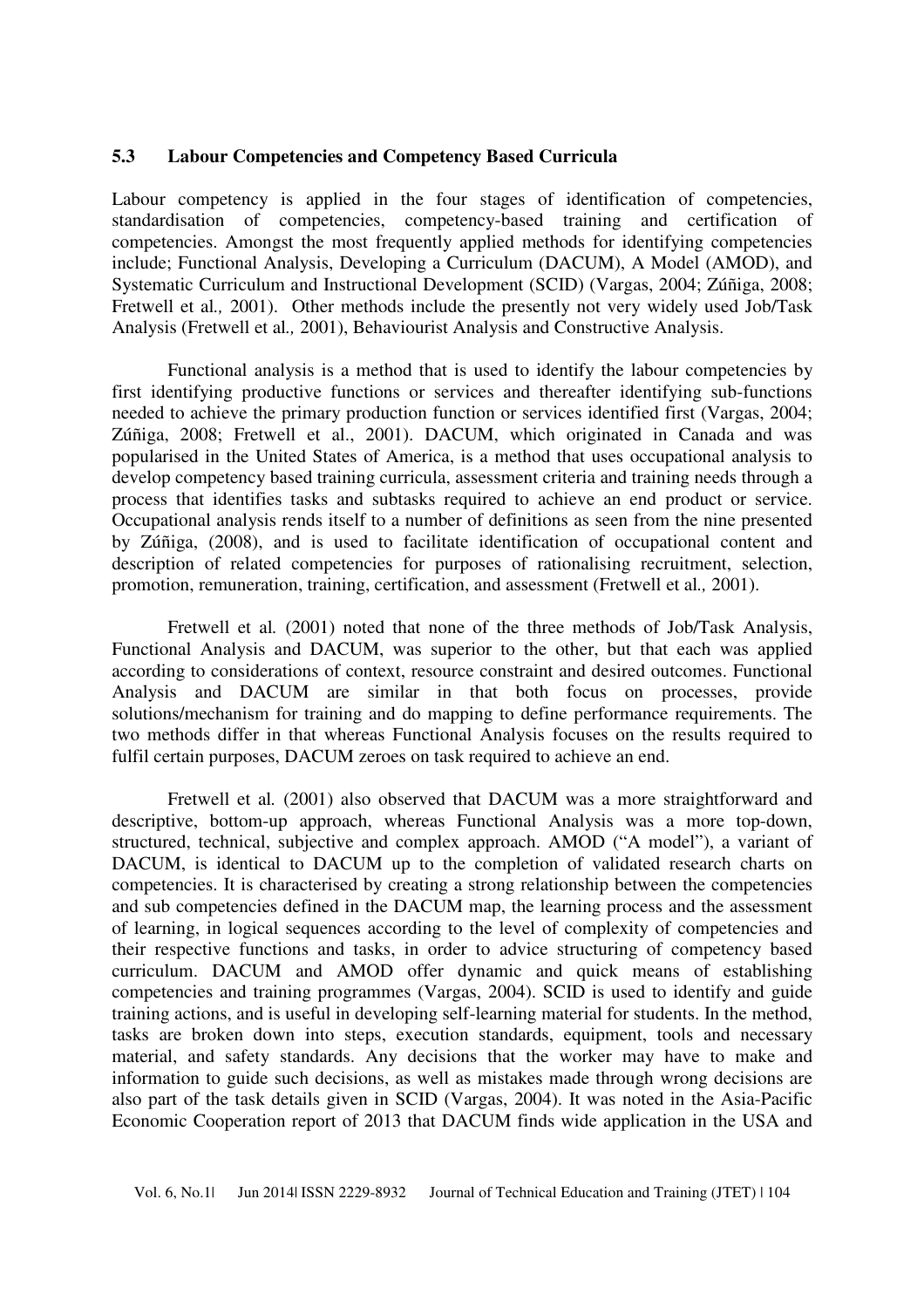Canada, Functional Analysis in the United Kingdom and Australia, and DESCUM (a derivative of DACUM that was developed in Malaysia) in Malaysia.

The **DACUM** and **SCID** methods combined are proposed here as two widely used efficient and effective methods of developing **Demand Led and Competency Based** occupational profiles and subsequently curricula, respectively, for adoption in the country. The methods are adaptable to the changing needs and circumstances of industry, and maximise participation by industry and therefore ownership of the curricula and graduates trained. The **DACUM/SCID** process ordinarily comprises of nine steps, of which the first three fall under DACUM while the other six fall under SCID. The steps falling under DACUM include; needs analysis (identifying job/occupational priorities), job/occupational analysis (indentifying jobs and tasks through DACUM workshops priorities), task verification (obtaining task ratings on importance, difficulty and frequency). The steps falling under SCID include; task selection (selection of priority tasks for training curriculum development), task analysis (analysis of tasks to identify steps, knowledge, skills, attitude, safety, and performance criteria required), development of competency profiles (appropriate clustering of related tasks to form competencies), development of curriculum materials (development of learning guides and aids, job aids, visuals and handouts), beginning of training (classroom, laboratory, workshop, and On-Job-Training), competency & program assessment (development of outcome assessments, tests, certifications examinations, and the development of formative/summative program evaluation) WDA/SCE (2010).

#### **5.4 Challenges of Competency Based Training**

The challenges of CBT were noted by Shaw (1998) to include; increase in paper work, reorientation of focus on trainers and instructors and away from the trainees, and placing greater importance on testing and therefore creating possibilities of confusing minimum competencies with minimum skills. Barman and Konwar (2011) highlighted the challenges of implementing CBT of; alignment of learning outcomes with teaching and learning approaches and assessment, regulatory authorities, the rules and regulations of institutions, and ascertainment of data in order to ensure competencies were valid. Cornford (2000) highlighted the challenges faced by CBT in Australia of; lack of understanding of how it operates; its inadequate implementations; its suitability for some areas but not others; and its suitability for some subgroups in the community but not others. Dubois and Rothwell (2004) noted the challenges in CBT of; high requirements of time and resources to identify specific competencies, validate them and develop processes for training to achieve identified outcomes; pressure on individual learners to work towards achieving required competencies as individuals and not groups; and demand for building of actual and not abstract competencies

Shaw (1998) observed that the advantages of CBT included; increase of performance motivation, improvement of the thinking process, development of a positive attitude, sustenance of interest, and consistence performance by students. The author noted that CBT gives rise to more consistent instruction, focuses trainers on the skills expected to be achieved by students thus demanding more accountability by instructors, minimises variation in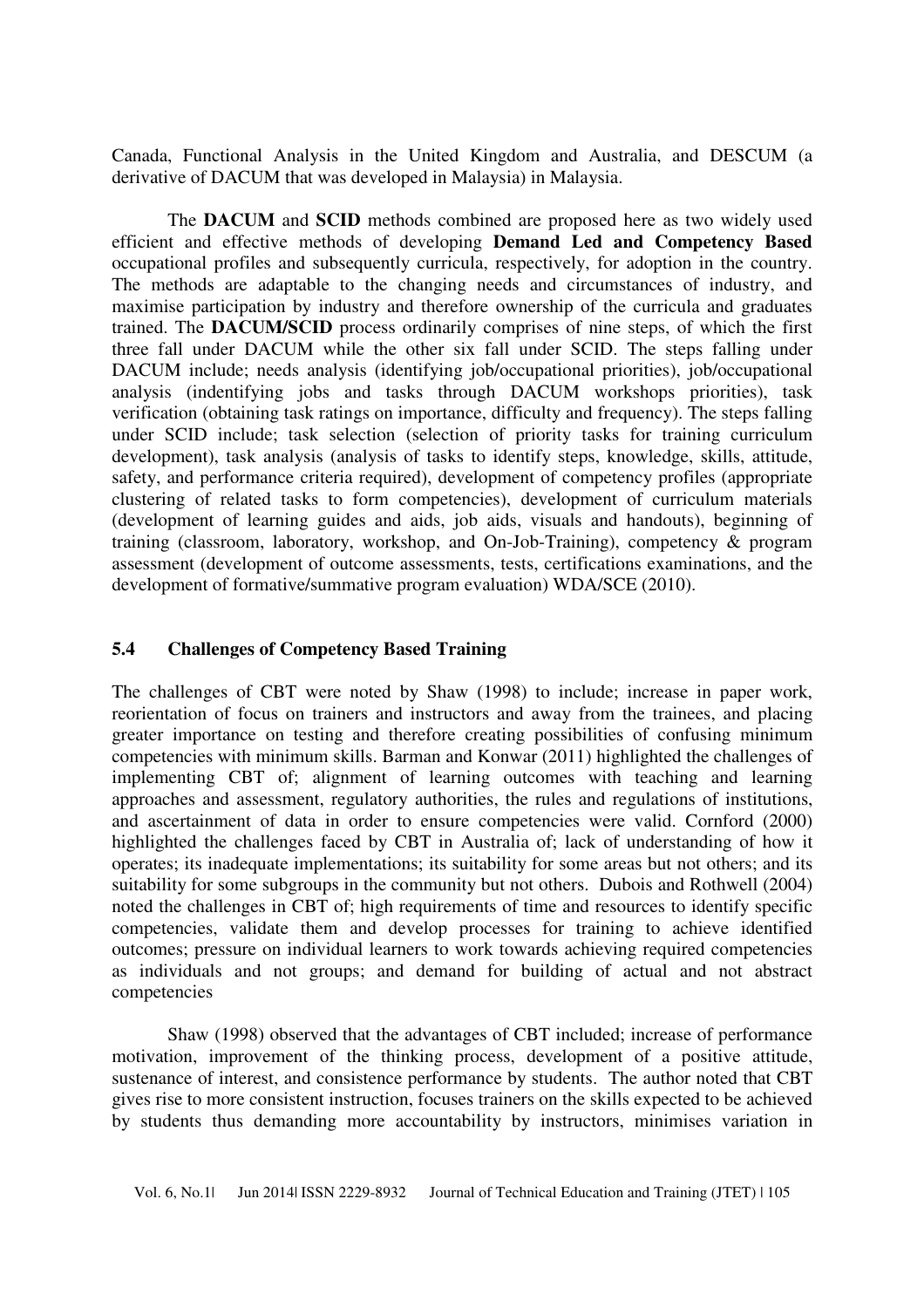teaching and incidences of transfer of improper methods of executing tasks to students, and provides documentation that assures stakeholders on the skills and competencies acquired by practitioners.

Dubois and Rothwell, (2004) noted the work environment training related advantages of CBT of the; introduction of a systematic approach to training design, its development and delivery, enhancement of the trainers creativity by providing a broader range of alternatives for competency building than training alone, provision of increased focus on objectives and clarifying performance expected outcomes, facilitation of learners to structure their learning activities in processes that are meaningful to them, helping in the identification of learning resources for learners in different settings, and structuring to meet the needs of learners.

### **5.5 On-Job-Training (OJT)**

The coupling of mainstream full-time TVET with informal industry or workplace-based TVET, in the form of On-Job-Training (OJT) and apprenticeship training in industry at Accredited Training Centres (ATCs), provides further opportunity for certified training and flexibility of training; as was proposed in the Integrated Technical and Vocational Education Training System. The emphasis on ATCs is important in order to avoid the normal problems attendant with unregulated OJT of; personalised performance standards and training material, incorrect instruction and lack of proper documentation hence lack of recognition (Shaw, 1998). A thorough analysis of OJT and it pros and cons is necessary prior to its adoption in the country, and the material in the ensuing sections serves to give an insight into the practice of OJT in various countries, and proposes its adoption in Kenya.

OJT allows trainees to accumulate experience and progress at their own pace based on competencies obtained in their respective areas of specialisation while continuing with work at their respective places of employment. It was noted in the Employment Security Department report (2011), that OJT has been in use since the 1960s, and is a hire-first training scheme. Kobes (2013) however, observed that OJT was as old as work.

One of the characteristics that distinguish OJT from other forms of training is its one to one pairing of trainee and trainer (Jacobs, 2010). Pareek (2011) defined OJT as employee training that took place in the work place while doing the actual job, using the actual tools, equipment and materials that employees would use in actual work upon completion, and was normally offered by a professional trainer or an experienced employee through a learning processes of participation, repetition, relevance, transference and feedback. Kobes (2013) while flagging the large volume of paper work required to access OJT funds in the United States as a disincentive, highlighted the concurrent advantages to employees of acquiring new skills while earning on the job, learning in hands-on environments, and access to opportunities for long term employment. He further highlighted the advantage of training providers gaining strategy to help people gain or improve their skills while building relationships with employers. In addition, the advantage of customised instructions at places of work offering OJT, which facilitated training of workers with skills that were good matches for their specific needs were noted by the author. Pareek (2011) underscored the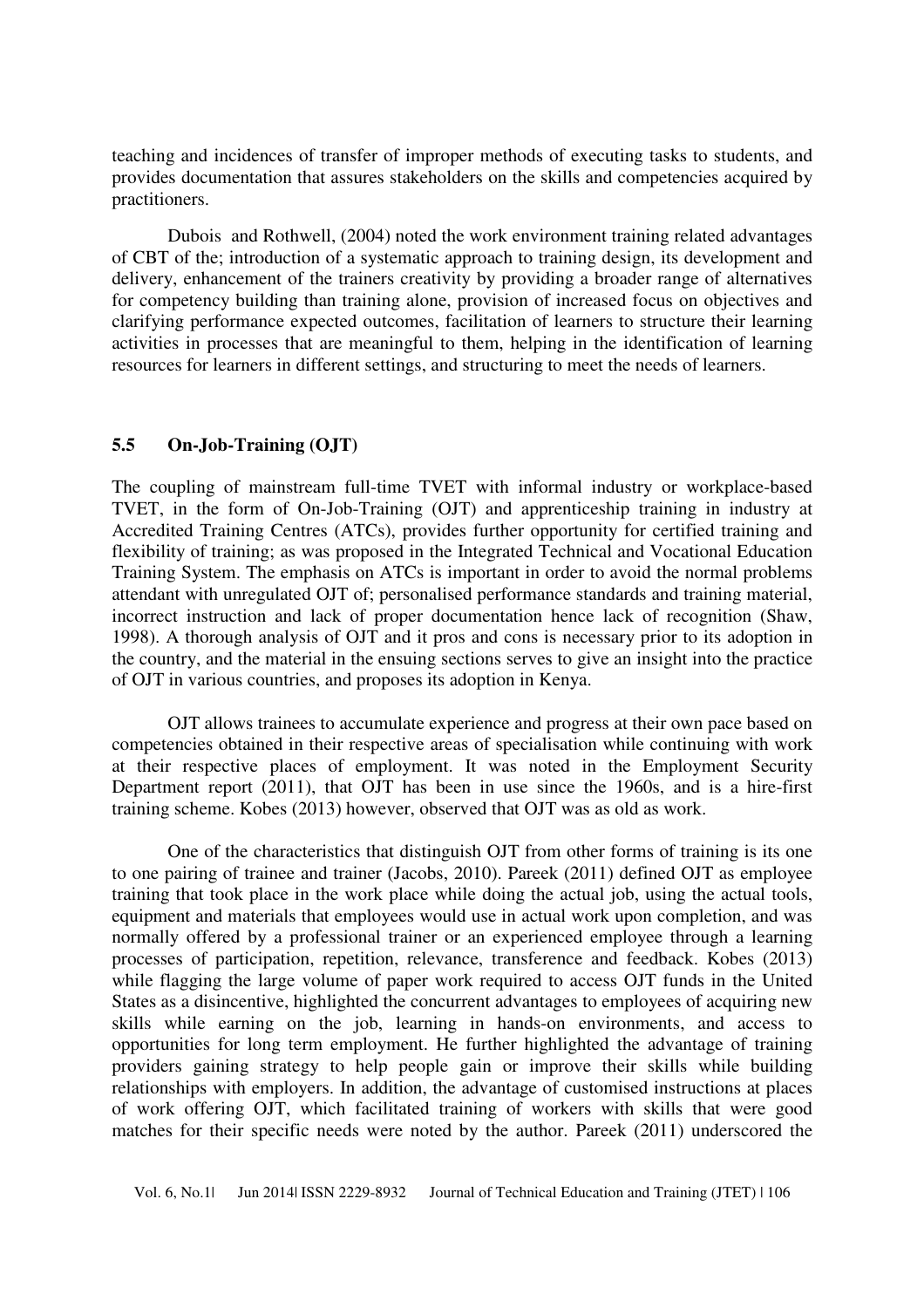general reputation of OJT as being the most effective for vocational training with the advantages of being low cost, task based and well suited for small groups.

Jacobs (2010) observed that though unstructured OJT was characteristic in organisations, it was harmful to both the employer and employees. Pareek (2011) noted that unstructured OJT was characterised by the shortcoming of; inconsistency of standards and objectives as well as processes, lack of completeness in coverage, inadequate coverage of basic principles, and inculcation of bad work habits. Well designed OJT was observed by Kobes (2013) to be of value to both employer and employees, while Pareek (2011) proposed the adoption of Structured On-Job-Training (SOJT) as a way of addressing these shortcomings. Pareek (2011) noted that SOJT comprised of a pre-needs analysis that clearly identified required competencies, and good instructional design to develop processes of delivery, as well as quantitative and qualitative measurement criteria to determine the extent of achieving the desired goals. Jacobs (2010) observed that Structured OJT was training that has undergone adequate forethought and planning, and because of its proven efficiency and effectiveness is able to effectively respond to one of the most challenging issues for organisations; that of developing high levels of competence in employees through its knowhow.

Kobes (2013) recommended the following measures in order to fully realise the benefits of OJT; focus on ways of increasing career opportunities for low-skilled low-wage workers, reduction in bureaucratic processes and reporting requirements in order to encourage greater participation from manufacturing employees, ensuring that planning and execution led to programs that were focused on the quality and depth of training, incorporation of industry-recognised credentials in OJT programs while allowing employers flexibility in designing their own training, expansion of traditional OJT models beyond new hires to include incumbent entry-level workers, and support of employer training strategies and professional development for supervisors.

Jacobs (2010) observed that all persons in the work place irrespective of station go through OJT to one extent or another. Acknowledging that it was not possible to cover all aspects of work in programs run away from the workplace, Jacobs (2010) emphasised the peculiar niche of OJT in training; that of bridging the gap between learning and using what was learned. The author highlighted the findings of Carnevale and Gainer (1989) which stated that; 80-90% of an employee's knowledge will probably be learned through OJT, those organisations will spend three times more per employee for OJT than for Off-The-Job training even if there are no designated budget items for OJT, and up to one-third of an employee's first-year salary is devoted to OJT costs.

The Government of Ghana's report of 2006 noted the mismatch of skills needs between industry and the education training institutions. The report highlighted challenges to successful implementation of OJT for universities and polytechnics in the country of; lack of funds by both industry and institutions to support the program, few recognised industries where OJT programs could be conducted and lack of interest by industries to offer the program, delays in production arising from destruction of equipment by students, need for students/institutions to take insurance covers for the attachment, inadequate logistics to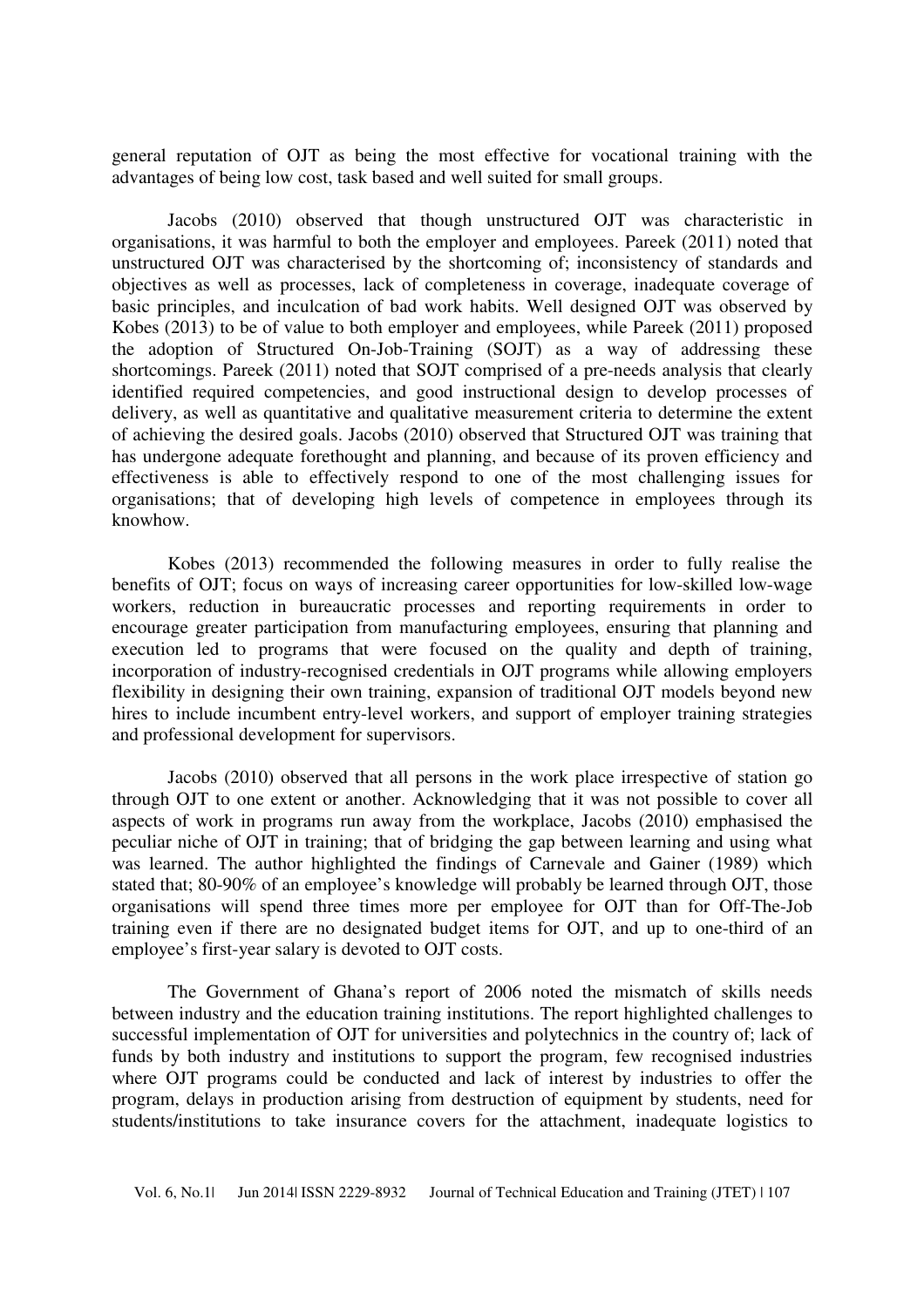enable OJT institution liaison officers execute their responsibilities well, weak linkages between enterprises and education institutions to support OJT, inadequate numbers of trained workshop instructors with sound pedagogical skills to carry out OJT, lack of involvement of master craftsmen in OJT, lack of regular refresher courses for master craftsmen, lack of management and human resource skills by the master craftsmen, and lack of facilities and training support tools and logistics.

The report identified various tax incentives for industry that could be put in place to encourage their involvement in supporting and delivery of OJT. It further proposed various management initiatives, provision of grants, identification, financing and training of master craftsmen as additional measures that were likely to strengthen OJT. The practice that is in place in the state of Washington (Employment Security Department report, (2011) of providing refunds to industry for the cost of providing training and supervision is one worth considering as an added incentive to industry to offer placements and OJT.

Providing financial incentives for companies willing to release their employees to train personnel acquire needed skills was identified by Kobes (2013) as a way of encouraging the participation of companies in OJT programs. The advantages to industry of obtaining financial assistance from the State with the cost of training and of aligning training with required occupation skills and the benefit of sustained or increased productivity were highlighted in the Employment Security Department report (2011).

Kayani (2008) observed that OJT in companies was cost effective, efficient, and task oriented, was mainly offered by large companies, and that most successful companies spent about 4% of their payroll on training. Size of a company was identified by Zeytinoglu et al. (2005) as one of a number of independent factors that contributed to a company providing training or not. For small companies with limited resources and tight production schedules that limited their ability to recruit and train workers (Kobes, 2013), the practice helped employees retain relevance in changing technology, work processes and product lines in organisations (Kayani, 2008) and therefore minimised waste of human resources. Zeytinoglu et al. (2005) observed that skills requirements in many conventional occupations were changing continuously and many skills were becoming outdated with the emergence of new technologies and production processes. Zeytinoglu et al. (2005) noted that OJT was identified by the OECD employment outlook report of 2003 as one way of minimising the risk of workers falling into the trap of low quality jobs. The authors further observed that OJT was a process that raised future productivity and that it was offered either as general or company specific training. Moreover, it was noted that while general OJT raised productivity to the same level in and outside the company offering the training, company specific OJT did not do so outside the firm offering the training.

The status of OJT in a number of companies surveyed in Hong Kong was reported by Kayani (2008) as one with a small number not practicing it whatsoever, 1/3 doing it according to a companywide plan, 36% practicing it on the initiative of each division and 27% only doing it when necessary. The situation in Indonesia was different with little OJT being practiced and those few companies practicing it only doing so at a divisional level. In Pakistan 35.8% of the firms carried out OJT according to a plan, 17.6% on the initiative of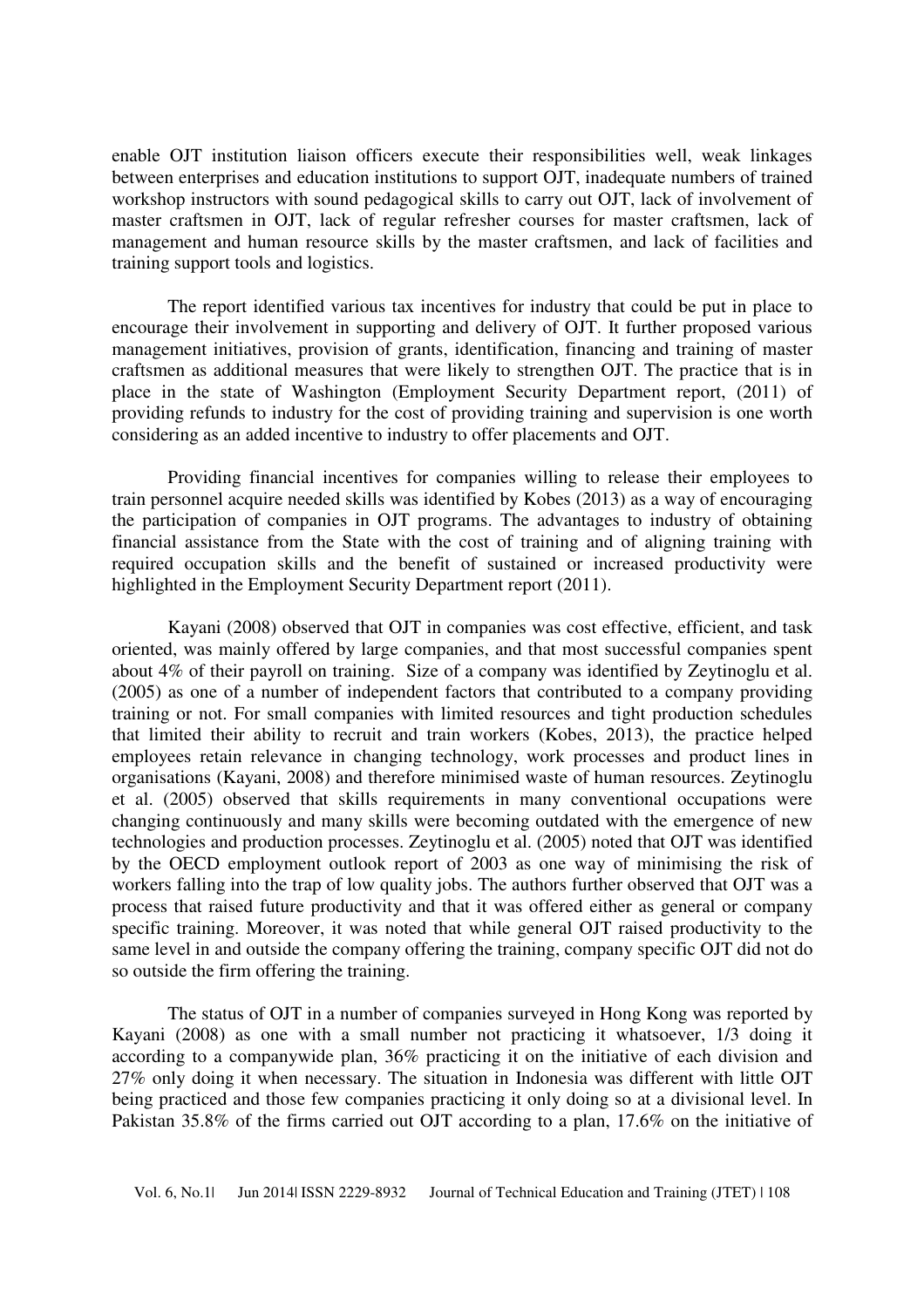each division, 40.8% as and when necessary, while 6% did not practice it at all. Whilst the foregoing demonstrates the existence of OJT albeit to different levels in each of these three Asian countries, there is no apparent pattern of the nature of its practice.

Based on statistics obtained from Statistics Canada's Workplace and Employee Survey (WES) 1999 data, Zeytinoglu et al. (2005) observed that only 30% of workers in Canada received OJT, that workers were on average trained for 7 days. In addition, computer software and professional training were identified as the most common topics of training. It was further noted that training was mainly offered by supervisors and co-workers.

### **5.6 The Dual System**

The dual systems of Botswana, South African and Zimbabwe and the part-dual system of Uganda, could offer good insights into the dual system of TVET education and its application in Africa, bearing in mind the lessons learnt in Mali, that show it is not necessary to have a well developed industrial sector in order to implement such a system with good returns (Kayiranga and Mfinanga, 2008; Atchoarena and Delluc, 2002). For this system to work, it is necessary to convince industry of both the short and long term benefits of participating in the scheme (access to unpaid labour and retention of trained personnel, respectively), and the need to establish training and supervision structures in their places of work. This helps to monitor training in order to ensure continuous value is delivered to the trainees against set competency goals and guarantees that trainees are not used as unpaid labour. This type of OJT (the dual system) is able to respond effectively to the peculiar training needs of both a working population and that of full time students.

OJT ties in well with the modern trend of lifelong learning, and continuous training and re-training, in as a result of the demands of rapidly changing industrial environments. TIVET because it trains for industry and the world of work will change in content and mode of delivery with changing demands of technology. For this reason therefore, TIVET cannot be seen as an instance or period in training, but rather a lifelong engagement. The concept of lifelong learning is addressed in the ensuing section, in order to create some understanding of it. The development of curricula and the methods of delivery of TIVET in Kenya should bear in mind this concept in order to ensure the long term relevance of TIVET in the country.

### **5.7 Lifelong learning**

Zeytinoglu et al*.* (2005) noted that lifelong learning and particularly job skills training and skills upgrading were critical in ensuring the earning potential of workers and in maintaining their competitive employability profiles. Serban (2012) observed the need for permanent adaptation of the skills of individuals in response to the rapid technological, economic and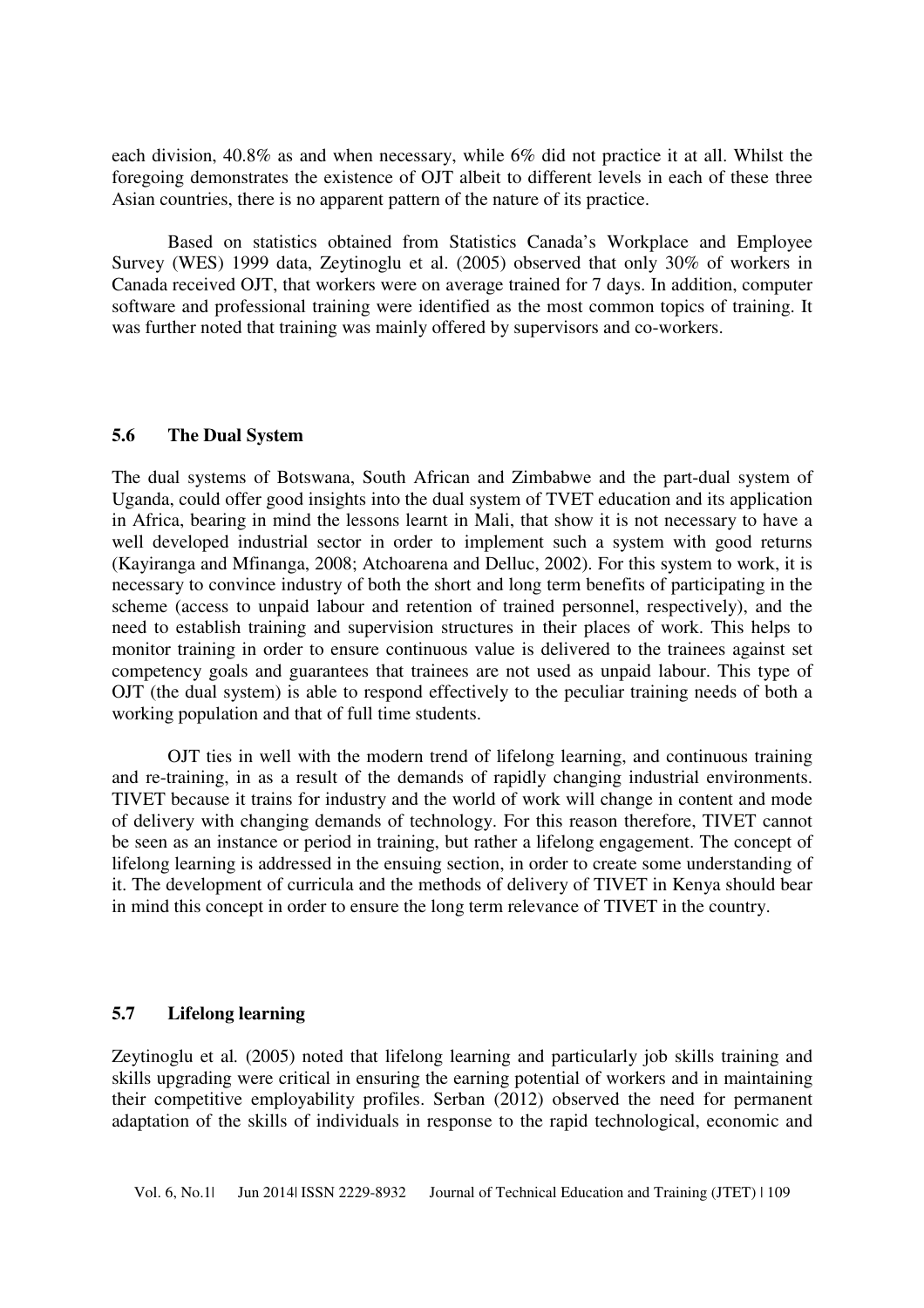labour market changes, in order for them to become and remain employable. The author defined lifelong learning as the provision of education and training opportunities for the skills acquisition and enhancement to all citizens irrespective of age, gender, level of education, or position in the labour market. He further identified the transformation of TVET systems into vehicles for lifelong learning as a key task for policy makers in the world. In discussing the challenge of developing a skilled human resource for Africa's development, Afeti and Adubr (2012) presented the concept of lifelong learning in the three categories of; common core skills for lifelong learning and sustainable development, lifelong technical and vocational skills development for sustainable social-economic growth, and lifelong acquisition of scientific and technological knowledge and skills for sustainable development in a globalised world.

Global competition and the arising pressure to produce high quality products, which leads to a demand for high-quality and high-value work, has seen more and more integration of training and education into the production and work processes in order to create a balance between implicit experience-led learning and systematically contextualised training processes (UNESCO, 2004). Lifelong learning is defined by the European Commission as reported by Poulsen (2013), to be all learning activities undertaken throughout life with the aim of improving skills, knowledge competitiveness within a personal, civic, social or employmentrelated perspective.

Further definitions of lifelong learning are given in this work as well as its application in relation to TVET policy, physical infrastructure, teachers, curriculum, assessment and certification, national qualification framework, management and administration structures and procedures, and financing. Che Hassan (2013) observed that informal learning which consists of short course of various durations forms a substantial part of lifelong learning for post secondary students and adults in community colleges in Malaysia. They identified four methodologies which they noted were critical in professing the elements of lifelong learning, including; enhancing the ability of students to think for themselves and encouraging independent and participatory studies through for instance project modules, encouraging the development of problem solving skills as well as reflection on and debate of issues in order to develop critical and creative skills, learning from discovery and field work experiences, and embedding fundamental values and ethics, in addition to inducing development of sustainability in learning and training.

#### **6 TIVET EQUIPMENT AND LINKAGES WITH INDUSTRY**

A TIVET system is as good as the equipment it has available and uses for training for reasons that effective TIVET must be competency and skill based. A good TIVET system must therefore ensure it maintains strong linkages with industry in order to keep abreast of current types of equipment in use there. It must also develop good contact with manufacturers of TIVET equipment for purposes of ensuring it is in the know of what is current in the market.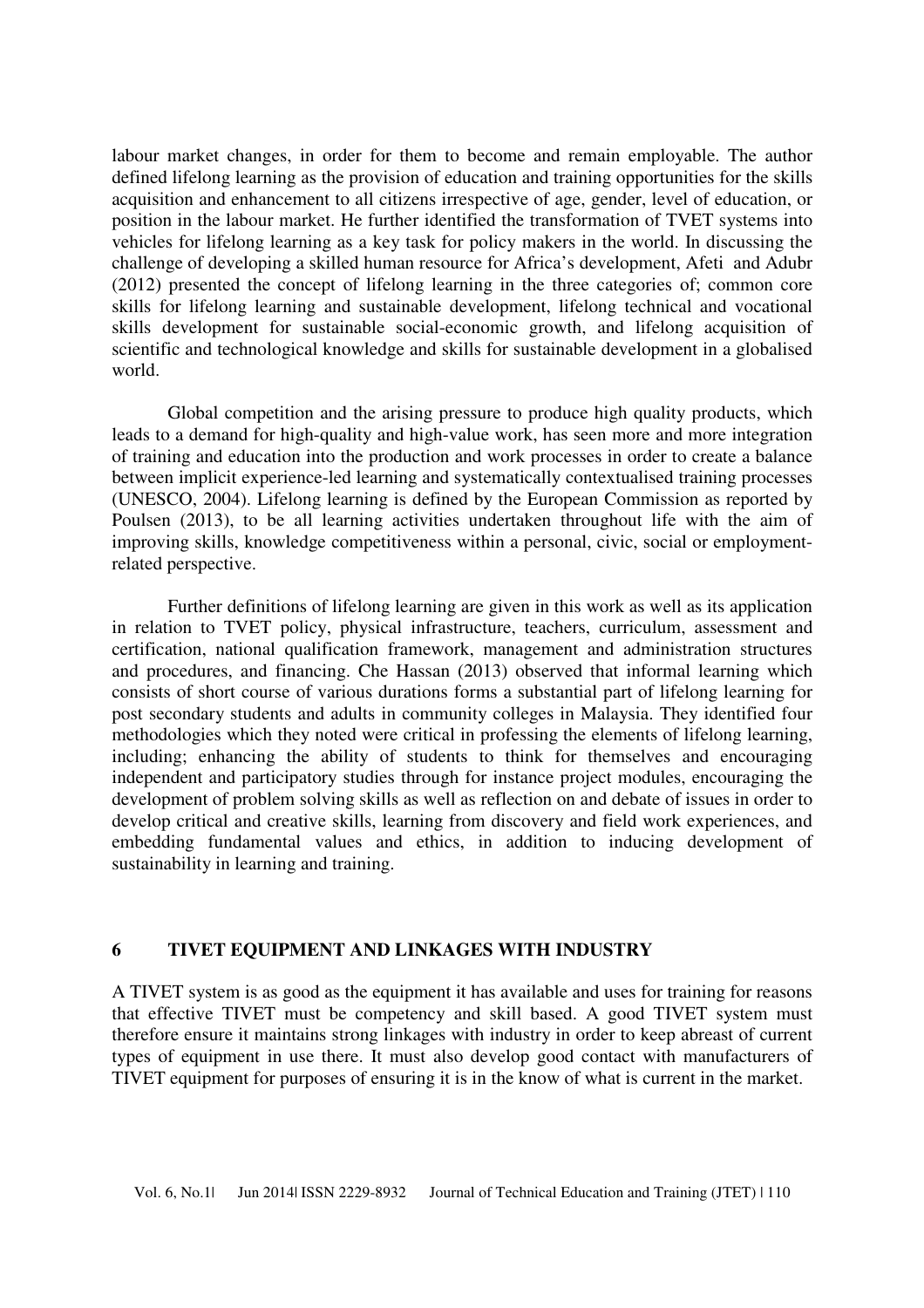### **6.1 Equipment Specification and Sourcing**

In today's world of rapidly changing technologies, it is necessary to source for the right equipment in respect of price, size, and long term utility. It is also necessary to procure the equipment from the right sources, preferably manufactures, who are then able to advise the client well on the trends industry. Equipment supplied must come with manufacturer's guarantees on good performance, as well as good guarantees on the supply of parts and spares, after delivery service, and possibilities of trades-ins for newer versions of the same. Optimal utilisation of TIVET workshops, in order to ensure maximum reach in respect of student numbers and skills acquired, is a major challenge that can only be addressed by well laid out workshops, the right equipment, and well developed practical exercises. It is necessary that all the foregoing be done professionally and to high standards, given the comparatively much higher cost of TIVET equipment in relation to that for other forms of education.

China today is a global manufacturing powerhouse and serves as the biggest source of manufactured goods in the world (Karel et al., 2013), thus qualifying for the reference world factory, (Qu et al., 2012) or the world's manufacturing factory. By 2006 the nation had been transformed from the World's Sweatshop to a global manufacturing centre (Sung, 2007), and as was noted by China Roland Berger Strategy Consultants (2012) was the world leader in low cost manufacturing and was poised to become the largest in manufacturing. McKay and Song (2009) observed that China was the world largest manufacturing exporter.

Buelow et al. (2013), noted that China has been the obvious or only choice for offshore manufacturing globally and observed that it would remain the dominant player in global manufacturing and the leading production option for many companies in the foreseeable future. It was noted in the Manufacturing Institute (2009) that China emerged as the leading exporter of manufactured goods over the years  $2000 - 2007$  rising from  $7\%$  in the year 2000 to 17% in the year 2007, whilst Wang (2012) observed that China was the world's biggest manufacture and largest exporter of global consumable products.

It was noted in the report by Deloitte China Research and Insight Centre (2011), that China was the largest industrial manufacturing country in the world, and a world leader in manufacture for export. China overtook Germany in the year 2009 to become the world's largest exporter of manufactured goods, while Zhao and Yang (2012) noted that China had become the world's largest manufacturing base for high tech products. It was observed in the World Economic Forum Report (2012) that China surpassed other countries in the period 2000 – 2009 to become the world's leading manufacturer in terms of Gross Domestic Product (GDP). It is evident from the foregoing that China would be a good source market for required TIVET equipment. It is necessary however, that other source markets for TIVET equipment are looked into in order to ensure best value for money.

The immediate user market of this industrial hub, are the nations of the Association of South Eastern Asian Nations (ASEAN), including such countries as Singapore, Indonesia, Malaysia and Japan. It is necessary to therefore establish good contact with TIVET players in this area as well as in China, whose synergy can be translated into quality equipment, and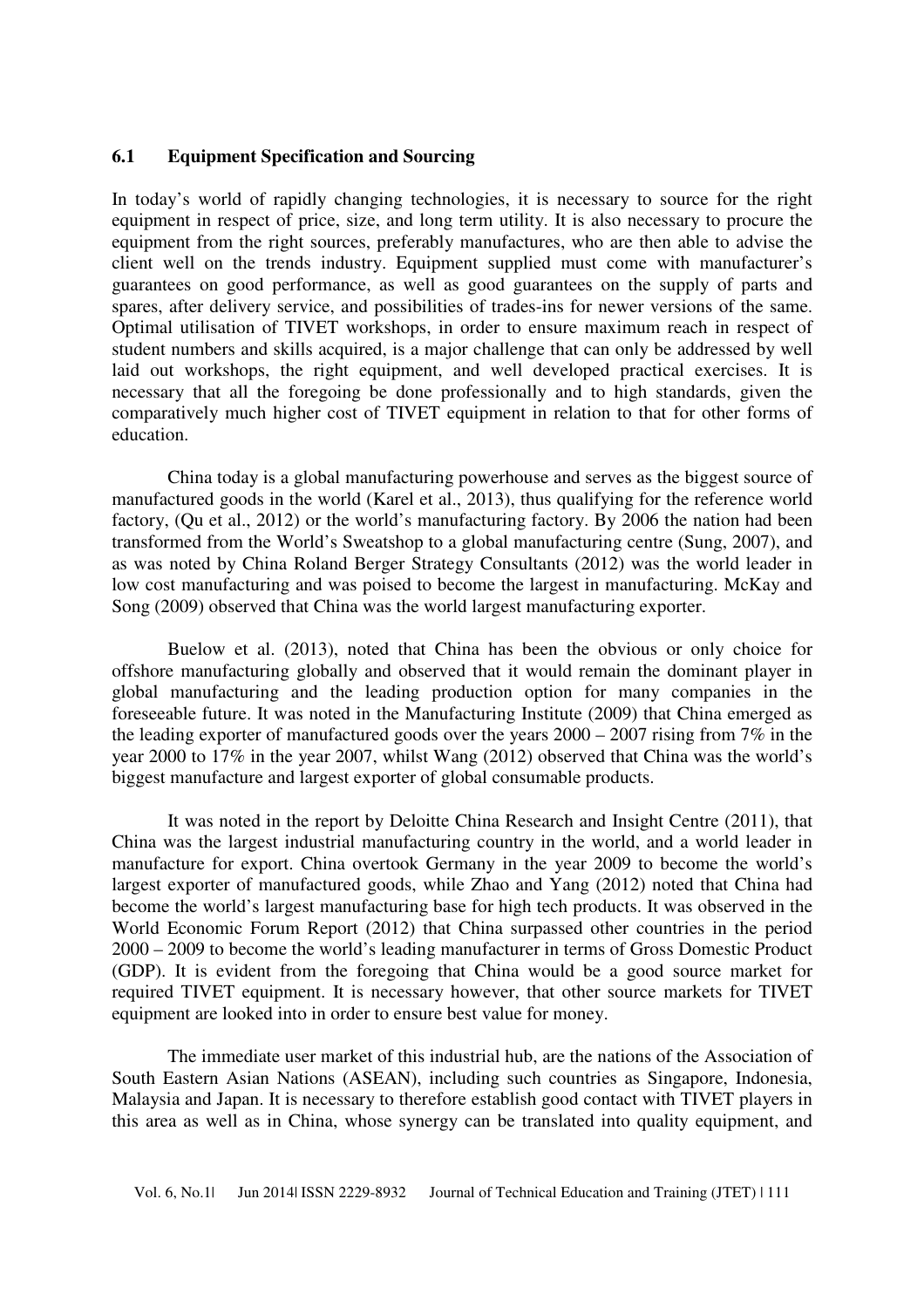good pricing. Persons charged with sourcing of equipment must be able to specify the right kind of equipment for the right purpose, not based on catalogues, but from direct access to the manufacturing companies. Visits to factories that manufacture TIVET equipment is necessary in order to verify first hand; their capacity, quality control and testing standards and processes, and to also see their whole product range of TIVET equipment. Such visits are considered critical in insuring the client develops a proper understanding of the various types of TIVET equipment and their manufacturers.

Areas of TIVET for which equipment is available from China and ASEAN include; Automation (Mechatronics, Instrumentation and Control), Electronics and Microprocessors, Machining, Fabrication and Welding, Light and Heavy Automobile Engineering, Refrigeration and Air Conditioning, Mining, Mineral processing, Construction Technology, Information and Communication Technology, and Food Processing.

### **6.2 Establishing Linkages with Industry**

It is recommended that the TIVET institutions consider the establishment of manufacturing contracts with the firms supplying equipment above and with identified local firms. This serves to facilitate transfer of manufacturing capacity to local entities. This is recommendation stems from the known the fact that TIVET is dynamic, changing with changing technology, and the arising reality that procurement of TIVET equipment cannot then be considered to be a single event in time but rather a continuous process. Growth of local manufacturing capacity will not only ensure currency of equipment, in order to minimise the severe skills gap such as was noted in the United States of America due to rapid changes in technology (Kobes, 2013), but also serve to minimise costs to the TIVET sector in the country. Obwoge et al*.* (2013) observed the lack of initiative by TVET institutions and poor response by industry as the major challenge limiting TVET institution/Industry linkages in Kenya. They underscored the importance of such linkages in the enhancement of practical training through provision by industry of, equipment and tools, staff exchange, and placement of staff and students in industry. The authors noted that whilst linkages did exist between industry and TVET institutions in Nairobi (Kenya), this was predominantly in the form of industrial collaboration (74.6% of 150 respondents from industry) and student attachments (100% of 50 respondents from TVET institutions). Other collaborations that were noted to exist based on responses from industry included; staff exchange (3.3%), research collaboration (4%), instructors' industrial experience (4%), shared equipment (4%), and other collaborations (4.7%) that included sharing of research findings and published materials, and physical facilities. The responses from TVET institutions highlighted the following other collaborations; staff exchange (8%), instructors' industrial experience (6%), equipment sharing (6%) and other collaborations (4%), which included industrial visits and workshops. The low percentages recorded for shared equipment and physical facilities creates room for investment leading to the establishment of manufacturing research contracts. There is also a need to enhance staff exchange and research collaboration in order to improve utility of the trained graduates and support improved industrial production.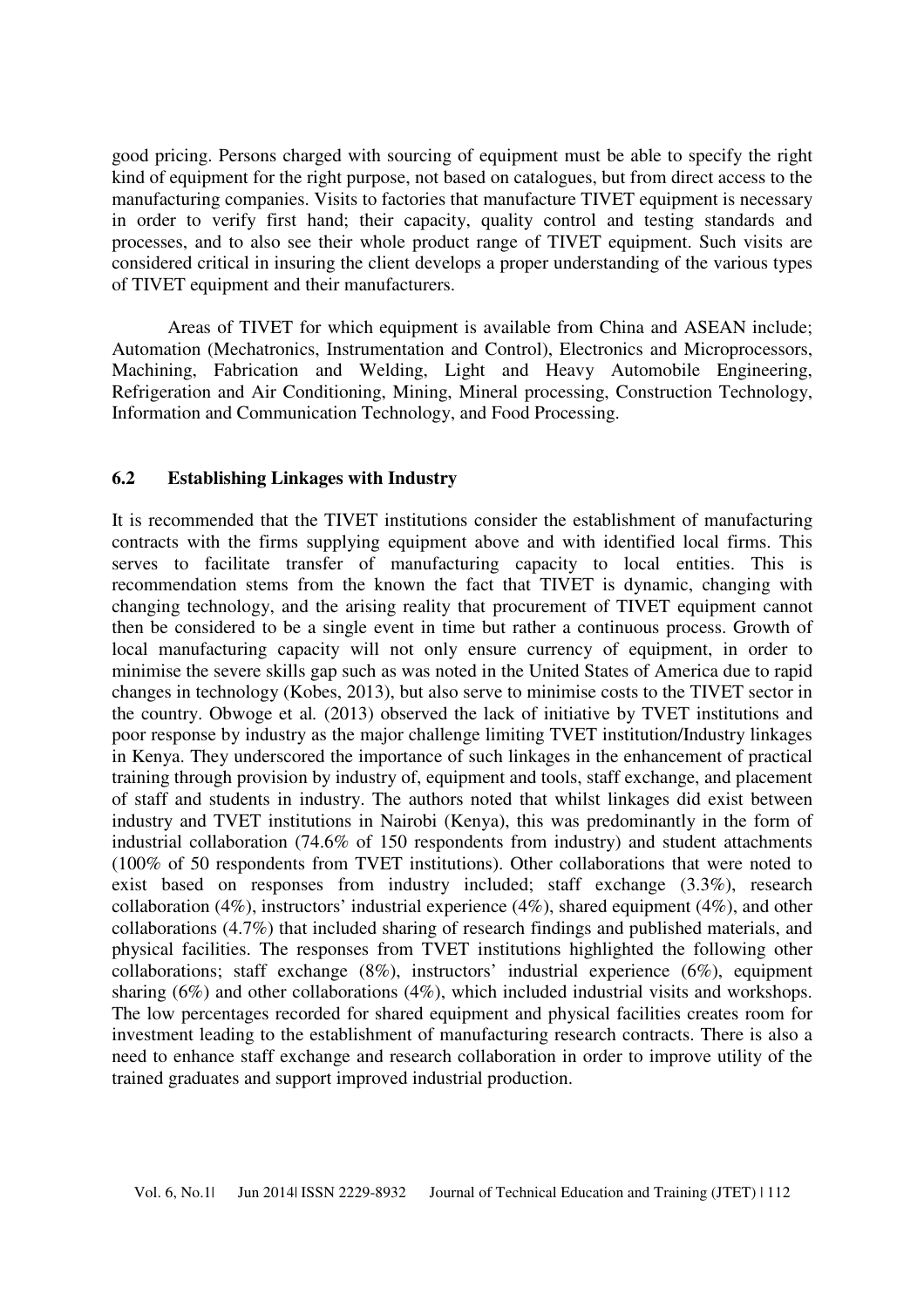10 areas of TVET institution/industry relations are identified, out of them four of which may support or benefit from the establishment of manufacturing contracts between TVET institutions and industry, including; Cooperation in Research and Development (joint Research and Development projects, Presentation of research, Supervision of trainees or Ph.D. students, financing of Ph.D. research, and sponsoring of research); Sharing of facilities (laboratories, machines, science parks, purchase of prototypes); Contract research and advising (research and consultancy); Intellectual property rights (patent texts, co-patenting, licenses of university-held patents, copyright and other forms of intellectual property); Spinoffs and entrepreneurship (spin offs, start ups, incubators and universities, and stimulating entrepreneurship).

Alias and Hassan (2012) identified the objectives of collaboration initiatives in place between industry and TVET institutions in Malaysian of; Improving research capacities and commercialisation potential, Promoting knowledge transfer between institutions and the community, Reducing demand and supply mismatch, Improving technical skills, and Enhancing employability skills. They observed that despite an apparent lack of a common understanding of function and process between industry and TVET institutions, the industry-TVET institution Ph.D. collaborative program between Technical Universities and industry that was launched in the year 2010 in Malaysia provided good opportunity to promote innovation aimed at increasing competitiveness of the economy by providing opportunity for industry practitioners to undertake industry based research. The authors further noted that the industry-TVET collaboration on research innovation and commercialisation was aimed at not only increasing knowledge and human capital as is common in institution-institution collaboration, but also intellectual property rights, and problem solving in industries in order to increase productivity and commercialisation potential of university research products. The mismatch of focus between industry and educational institutions of the increase of productivity on the one hand and development of human capital and increase of knowledge on the other hand, were highlighted as challenges to the successful implementation of this collaboration.

Majumdar (2008) enumerated the types of education institution/industry collaborations existing in the Asia Pacific region, including; problem solving interaction through research and development with respect to innovations, transfer, assimilation of latest technologies, and evolution of solutions to industrial problems; curriculum development, teaching, and learning systems aimed at maximising feedback from industry in order to ensure training of students with ready to use skills for industry; scholarship and placement systems that encourage industries to put up scholarships and offer placements, thus creating employment avenues for students and shortening the recruitment path for participating industries; industrial tours and study visits, which create a basis for forging linkages between students and proponent employers, while exposing them to technology and industrial practices; faculty and staff exchange which is useful in exposing academics to the skills needs of industry, availing to education institutions experienced industry trainers, while availing access to applied research in education institutions to the industry; industrial apprenticeship in various forms that places students in industry intermittently throughout their period of study, where they undergo structured practical training on the job; and establishment of incubation centres within education institutions, which provides shared access to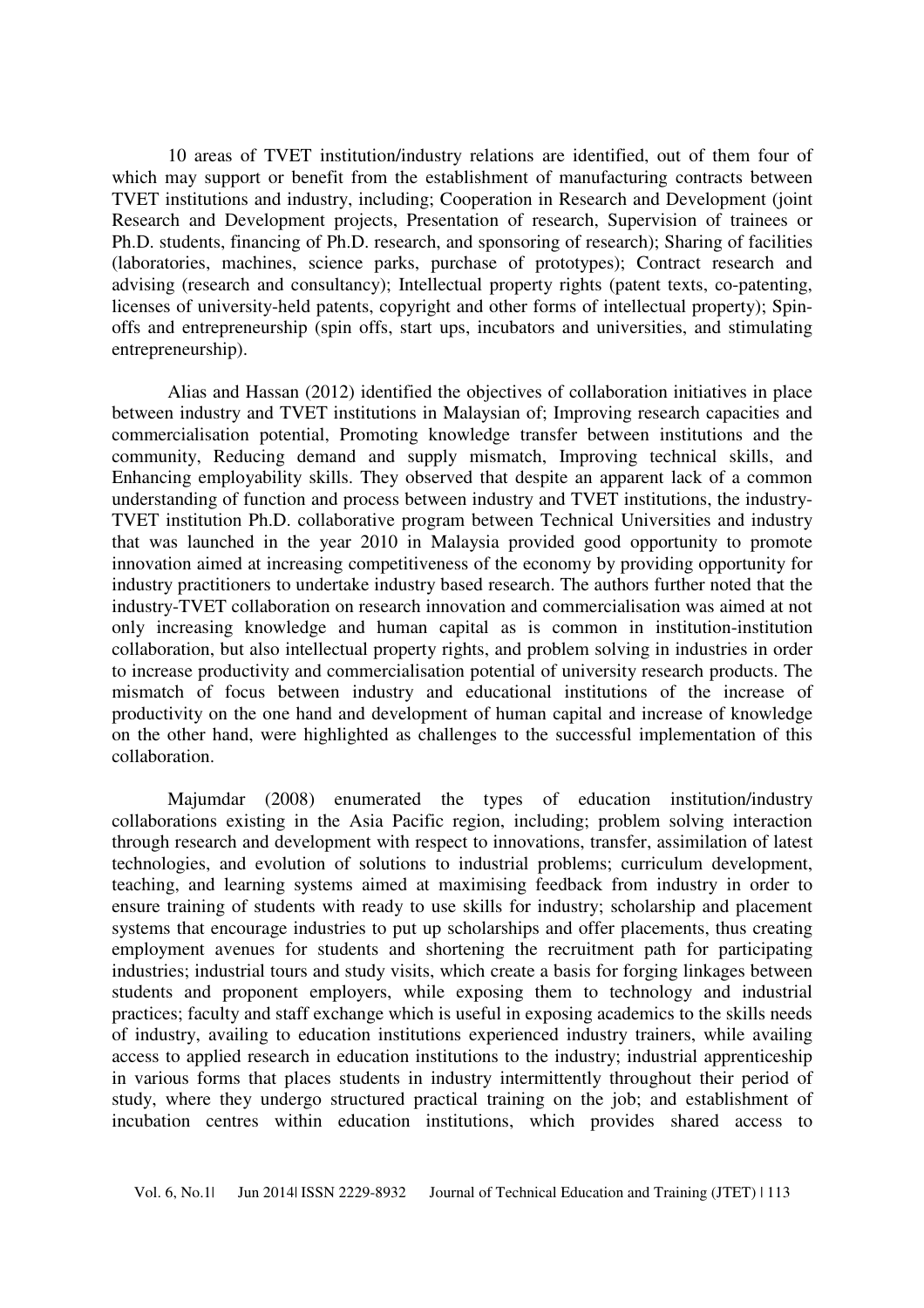infrastructure, practices, venture capital, market information, concepts, the proceeds of research, laboratories process, practicalities of commercialisation, new innovations and products, credit technology, vocational and management training and consultancy facilities.

Peano et al. (2008) observed that adoption of the German Dual system in the Philippines in 1994 created awareness in TVET schools of the need to create linkages between themselves and enterprises with the benefits of; company involvement in school management and decision making, company involvement in curriculum development and upgrading, provision of customised training by schools to companies, and On-job-training of students in companies.

Howell (2010) noted that greater involvement of the employer in TVET leads to more sustainable programs, which results into more sustainable development. The author highlighted the challenge of getting employers to release their experts to assist in occupational analysis and standards panels and suggested that TVET institutions put in place incentives to attract employers to do so. Policy initiatives creating demand for new technologies were identified as possible ways of driving industry to seek cooperation with education institutions, and encourage education institution to restructure their programs while introducing new ones to meet the needs of industry created by such policies.

### **7 LINKAGES OF KENYAN TIVET WITH EXTERNAL, RECENTLY INDUSTRIALISED ECONOMIES**

Linkages should preferably be made with some of the recently industrialised nations of South Eastern Asia for their experiences and challenges are more recent and therefore possibly closer to ours, the nations of Singapore, South Korea, Japan, Malaysia, Indonesia and China. Visits to these nations and discussions with TIVET practitioners, trainers and policy makers in these nations are recommended, but even of greater importance, training attachments to selected technical institutions should be organised and co-supervised by TIVET trainers from both ends. In these attachments students should undertake specialised training to the standards of each institution, while at the same time getting exposure to state of the art technology available there.

Further to this one year post college industrial attachment could also be organised to selected industries in these same nations. The advantage of this last bit cannot be downplayed as it not only exposes the Kenyan students to modern technologies in nations that have recently gone through industrialisation, but also exposes the industries and technical institutions to the industry and ingenuity of Kenyan students and therefore creates a solid linkage between the Kenyan economy and the industries in these nations. The possibility of these industries of-shoring some of their production to Kenya, once they are confident of the ability of the Kenya TIVET labour market, would be very attractive to the Kenyan nation, as it will provide a quick way of growing the real income of Kenyans, and a quick way to industrialisation.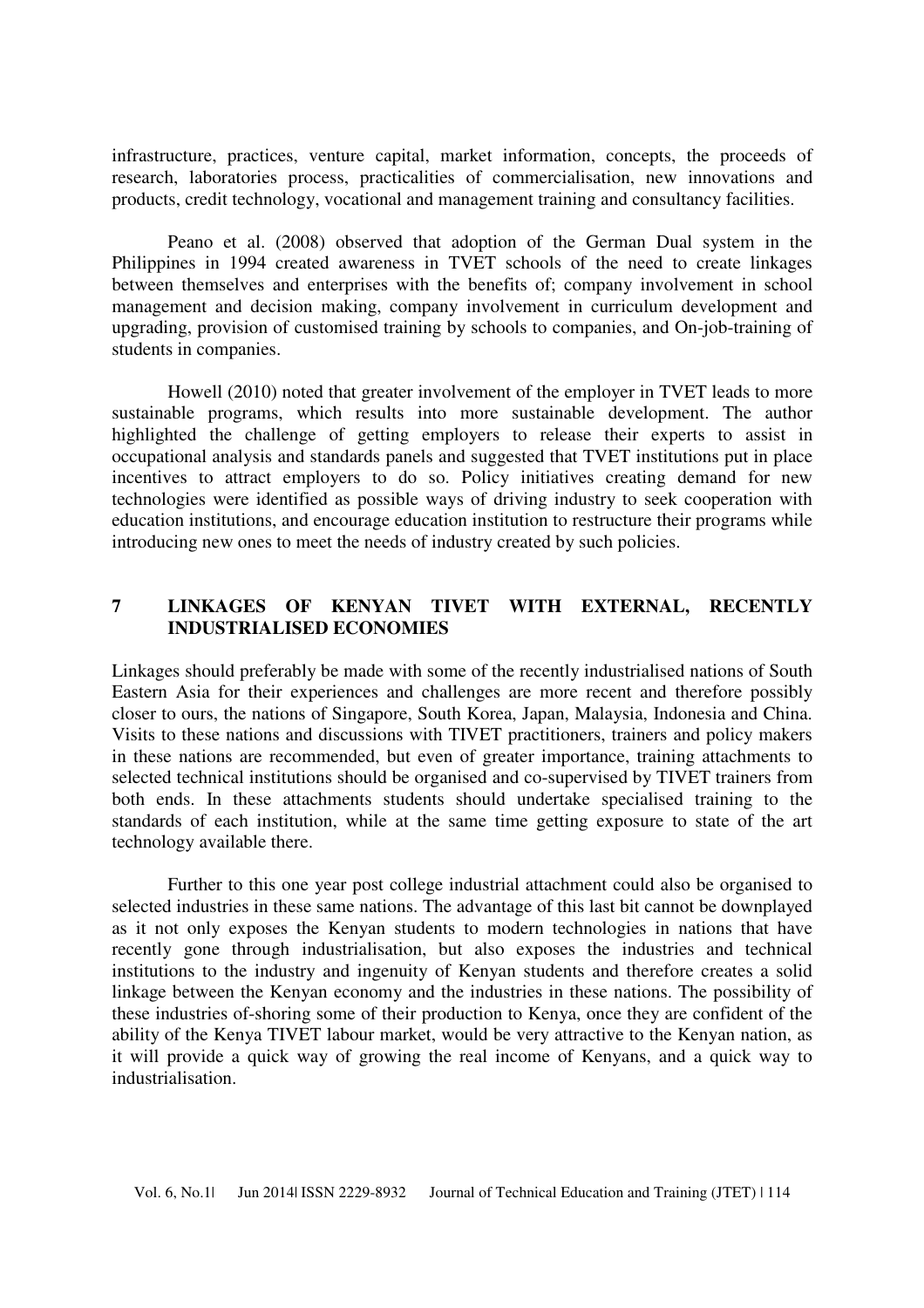### **8 A PROPOSED INTEGRATED TVET SYSTEM FOR THE COUNTRY**

One of the biggest challenges for TIVET in emerging economies is ensuring equitable access to TIVET training, and space to absorb all proponent students. The data given in the second paragraph of the introductory section of this paper shows that number of students joining the job market, having completed primary and secondary school in the year 2006, with no certified skills stood at just over 500,000. At this annual discharge rate, the cumulative number of persons in the job market with no certified skills over periods of 5 and 10 years would be 2,500,000 and 5,000,000, respectively. This as was pointed out in the year 2004, does not augur well for the productivity of industry and business, and does not engender dignity within the workplace, as these employees have little to bargain with for remuneration in terms of certified skills.

There is therefore an obvious need to expand TIVET in order to increase access both for those leaving the mainstream education and also for those that have already left without certified skills. These high numbers are best served by introducing a flexible TIVET system that allows integration in TIVET institutions in the country in respect of the various levels of TIVET, while at the same time allowing multiple entry and exit at any one TIVET training centre. The importance of integrating TVET in several identified centres of excellence where all levels of TVET training are made available, and which in turn serve to guide other less well established TVET centres cannot not be understated, as was proposed in the document for the Integrated Technical and Vocational Education Training System for Rwanda. As was noted in this document, not only would such a system if well spread increase access, but would also ensure equity in access, while at the same time flexibly allowing multiple entry into and exit out of the system in accordance with the individual needs of TVET trainees. A system such as this one affords a good basis for addressing the glut of 220,000 places in TIVET from the total demand of 300,000 (Nyerere, 2009).

Given the projected increase of the nations labour force by about 450,000 persons per year between the years 2001 – 2010, creation of ample TIVET training opportunities is paramount (EVD, 2007). The creation of a TIVET system with multiple entry and exit points, coupled with the development of innovative training schemes and schedules is one way of working towards addressing these numbers.

In order for such a system to work, there must be a single regulating authority for TIVET in the entire country, responsible for setting standards of workshops, equipment, developing curricula, setting standards for recruitment and training of TIVET trainers, examination, certification, accreditation, and liaison with Industry. The regulating authority must also facilitate the development and adoption of a national qualification framework, guiding the training of students in TIVET and their eventual entry into the labour market. The beauty of such a system is that every Kenyan is guaranteed of quality TIVET training no matter their location.

It is also easy to introduce changes into the system, particularly in response to changing international trends, thus ensuring equitable access to the international labour market for all the nation's TIVET graduates. If well managed, such a system will easily attract international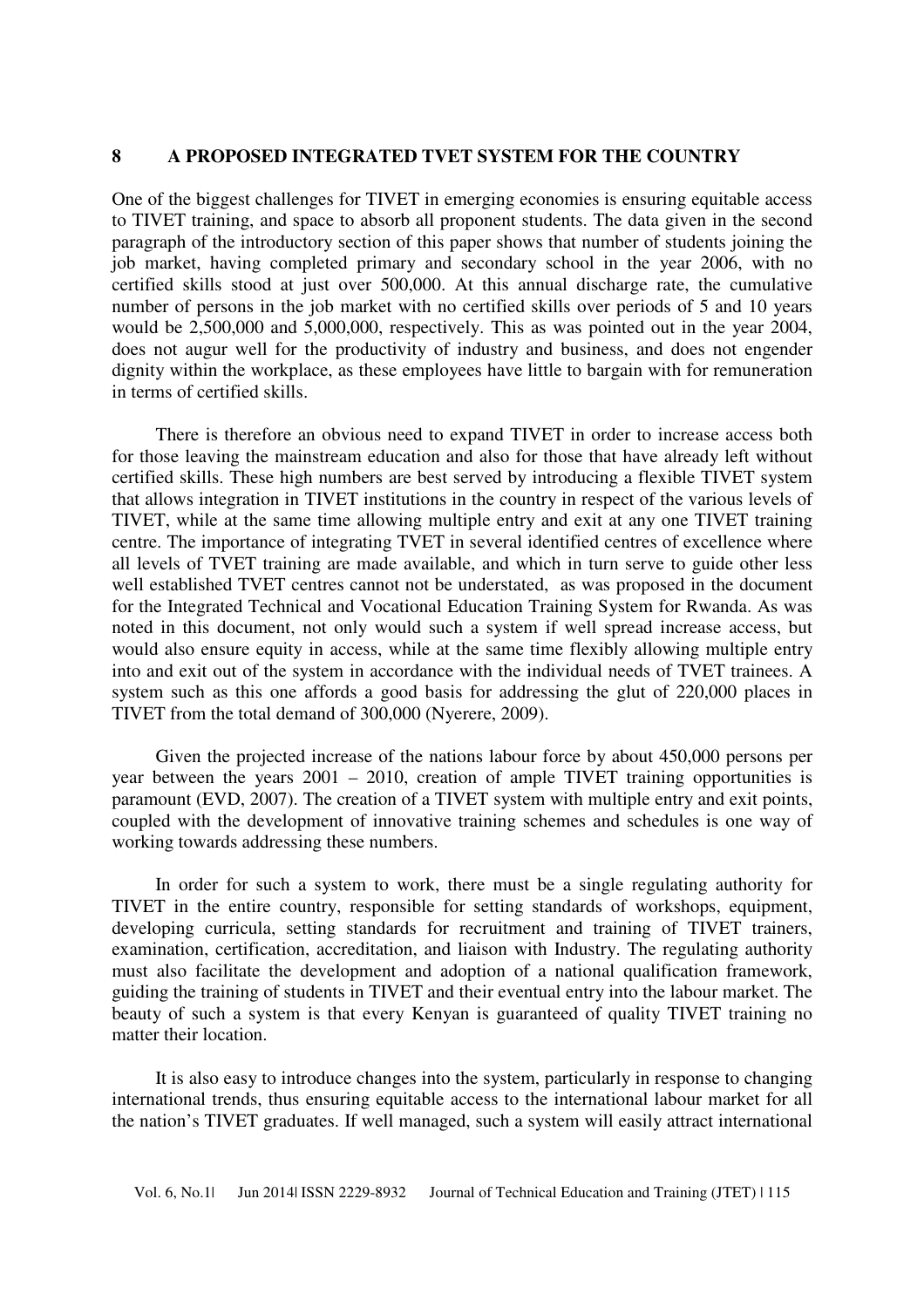industrial players, as it provides a guarantee of well trained TIVET graduates, and a system that can quickly adapt to produce graduates with specific required competencies. The spin off effect of increased production capacity in the country, higher earnings and expanded employment cannot be underplayed. Because of the relatively higher sophistry of the Kenyan economy compared to others in the region, it is then quickly able to grow into an industrial hub for the entire region, with commensurate commercial and social benefits to its people. It is necessary however to move in this direction quickly, as it is likely that other nations of the region may also be looking in the same direction and what are presently advantages may not remain so for very long, if not utilised well.

### **9 CONCLUSIONS**

It is proposed that the various shortcomings of TIVET in Kenya maybe resolved through the implementation of measures outlined in this paper including, the setting up of a competency based demand led curriculum development centre, retention of an institution for the training of technical teachers, procurement of relevant training equipment, adoption of on-job-training and life-long learning, strengthening of industrial attachment and entrepreneur training, and establishment of industrial parks or incubation units. This is in addition to the development of strong linkages between TIVET institutions and industry, establishment of integrated TIVET, setting up a TIVET regulating authority, addressing funding constraints, and reversing the negative image of TIVET as discussed in this paper.

#### **REFERENCES**

- Ahmad, A., Muhammad, R. R., Kamin, Y., Udin, A., Minghat, D. H., and Cartledge, D. (2012). Applying Competency-Based Concept in Teaching Automotif Practical Work for Vocational Education. *Economics Development and Research (IPEDR)* 53(9), pp 41-44.
- Afenyadu, D., King, K., McGrath, S., Oketch, H., Rogerson, C., & Visser, K. (1999). *Learning To Compete: Education, Training & Enterprise in Ghana, Kenya & South Africa. Report presented to the Education* Division, Department for International Development by the centre of African Studies, University of Edinburgh
- Afeti, G. and Adubr, A. L. (2012). Lifelong Technical and Vocational Skills Development for Sustainable Social-Economic Growth in Africa. *Synthesis Paper - Sub-Theme 2, Triennale on Education and Training in African,* 12th February 2012. © Association for the Development of Education in Africa (ADEA), www.adeanet.org/triennale/eng/docs/.../2\_Synthesis\_paper\_2\_en.pdf.
- Alias M. and Hassan R. (2012). TVET Agency-Industry Collaborations: Addressing Diversity. *Proceedings of the 2nd UPI international Conference on Technical and Vocational Education and Training,* Bandung, Indonesia, 4 – 5 December 2012.
- Atchoarena, D. and Delluc, A. (2002). Revisiting Technical and Vocational Education in Sub-Saharan African: An Update on Trends, Innovations and Challenges. *The International institute of Education Planning /UNESCSO*, ISBN 92-803-1224-3.
- Atchoarena, D. and Esquieu, P. (2002). Private Technical and Vocational Education in Sub-Saharan Africa. *UNESCO - International Institute for Educational Planning*, November 2002.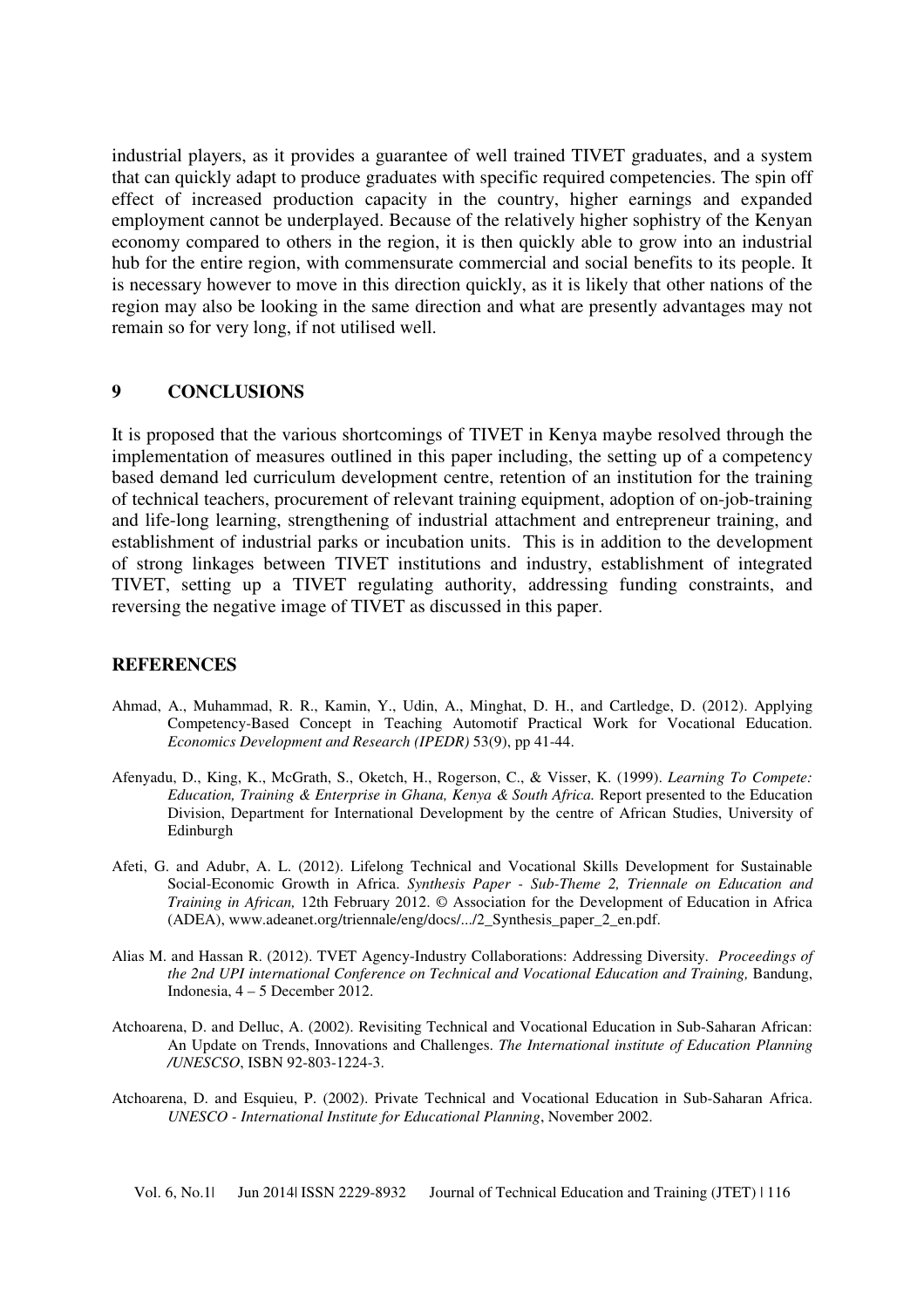- Barman, A. and Konwar, J. (2011). Competency Based Curriculum in Higher Education: A Necessity Grounded by Globalisation. *Revista Romaneasca Pentru Educatie Multidimensionala (Romanian Journal for Multidimensional Education),* 3(6), pp. 7 – 15, ISSN: 067 – 9270.
- Black, N. (1997). Technical and Vocational Education for rural development: Delivery Patterns. *UNESCO International Workshop, UNEVOC, Info*, 1-5, Ottawa, Canada.
- Brownie, S., Bahnisch, M., & Thomas, J., (2011). Competency-based Education and Competency-based Career Frameworks: Informing Australians health workforce development. *Report on NHPRC Projects 4 and 5 regarding frameworks for competency-based education, training and health career frameworks,*  ISBN 978-1-7472-039-5, 2011. University of Queensland Node of Australian Health Workforce Institute in partnership with Health Workforce Australia, Adelaide, Australia.
- Buelow D., Gish D., and Timberlake J. (2013). *Manufacturing Beyond China: New options. New opportunities. New risks. Business Trends,* http://dupress.com/articles/manufacturing-beyond-china/.
- Che Hassan H. *TVET Training and Education Delivery Approaches for Sustainable Development*. Sample Country Paper, Research and Development Center, Department of Polytechnic and Community College Education, Ministry of Higher Education, Malaysia, accessed on the  $14<sup>th</sup>$  of December 2013, http://politeknik.gov.my/webjpp2/penyelidikan/paper/files/SAMPLE%20Country%20Paper%20\_KC.p df.
- Clayton, B. (2012). Keeping Current: The Industry Knowledge and Skills of Australian TVET Teachers. *Proceedings of the 2nd UPI International Conference on Technical and Vocational Education and Training*, Bandung, Indonesia, 4-5 December 2012.
- Coowar, F. (1998). Beyond the formal sector in Mauritius. *In UNEVOC, Under the Sun or in the Shade?* Jua Kali in African Countries, Berlin: UNESCO.
- Cornford, I. R. (2000). Competency-based training: Evidence of a failed policy in training reform. *Australian Journal of Education, 44*(2), 135-154.
- Dubois, D. and Rothwell, W. (2004). Competency-Based or a Traditional Approach to Training? *T+D*, 58(4), pp.46-57. Accessed on 3rd December 2013, http://vetbiotech.um.ac.ir/parameters/vpb2/filemanager/behsazi/EnglishArticles/traditional%20approac h.pdf.
- Employment Security Department Report (2011). *On the Job Training (OJT Basics)*, Washington State,<br>September 2011, accessed on the 18<sup>th</sup> of October 2013 September 2011, accessed on the  $18^{th}$  of October 2013, http://www.wa.gov/esd/1stop/docs/OJTWebinarSlides.pdf.
- Fretwell, D. H., Lewis, M. V., and Deij, A. (2001). *A Framework for Defining and Assessing Occupational and Training Standards in Developing Countries,* World Bank Human Development Network Education Department, Human Development Sector Unit – European and Central Asia Region; Ohio State University, Centre for Education and Training for Employment; European Training Foundation.
- Howell W. (2010). Sustainable TVET Institutional Through Partnerships and Alliance Meeting the Needs of Industry Through Sustainable TVET Programs. *International Conference on Education for Sustainable Development in TVET*, November 2010, Manila, Philippines.
- Jacobs, R. L. (2010). *Structured on-the-Job Training: Unleashing Employee Expertise in the Workplace* (2<sup>nd</sup>) ed.). Berret-Koehler Publishers.
- Mertens, L. (1999). Labour Competence: Emergence, Analytical Frameworks and Institutional Models, *International Labour Organisation (Cintefor/ILO),* ISBN 92-9088-094-4, Montevideo.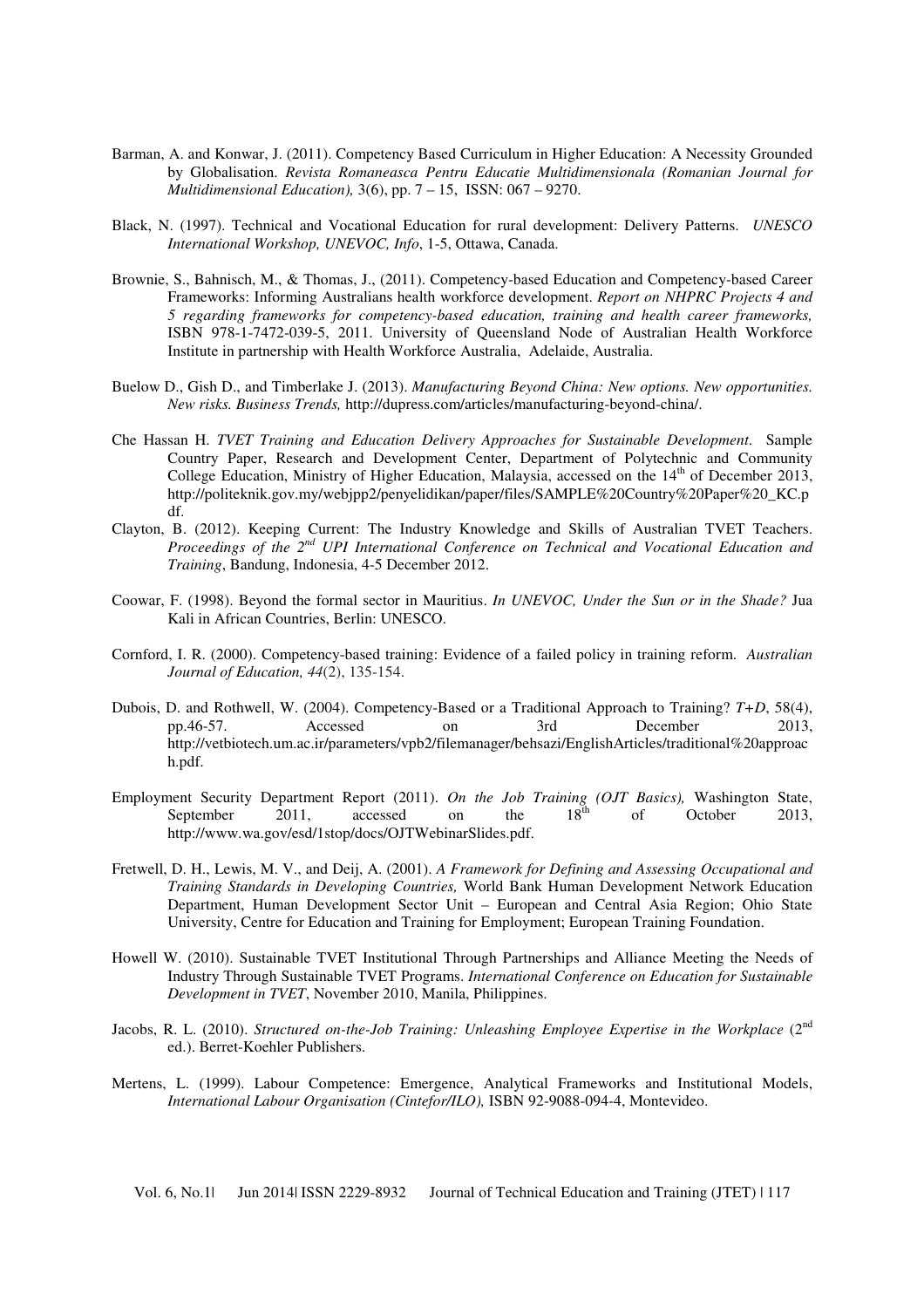- Kaitange, K. M. (2003). Education and training for work: A comparative study of Kenya and Australia. *The sixth Australian VET Research Association Conference, The Changing Face of VET,* April 2003, 9-11 Australian Technology Park, Garden Street, Eveleigh NSW, Sydney, Australia.
- Karel, E., Alan, H and Martin, L. (2013). A new era for manufacturing in China. *McKinsey Quarterly,* http://www.mckinsey.com/insights/manufacturing/a\_new\_era\_for\_manufacturing\_in\_china.
- Kayani, T. (2008). *Challenges of Human Resource Development to Pace with Globalisation*. Ph.D. Thesis, June 2008, Faculty of Advanced Integrated Studies and Research, National University of Modern Languages, Islamabad.
- Kayiranga, G. T., and Mfinanga, J. (2008). *Draft Strategic Plan for Technical Education in Rwanda for the Years 2009 – 2012,* Inclusive, Funded by the Ministry of Education (MINEDUC) and the Deutsche Gesellschaft für Technische Zusammenarbeit (GTZ).
- Kobes, D. (2013). Making On-the job Training Work: Lessons from the Boeing Manufacturing On-the–Job Training Project. *National Funds for Workforce Solutions*. Accessed Nov, 13, 2013, http://www.nfwsolutions.org/sites/nfwsolutions.org/files/publications/NFWS\_MakingOnTheJobTraini ngWork\_110413%5B4%5D.pdf.
- Majumdar, S. (2008, December). Industry-institute interaction to public-private partnership: a journey to excellence. In *International Symposium on Public-Private Partnership in TVET-Challenges, Opportunities and Best Practices,* pp. 1-2, Manila.
- McKay, H. and Song, L. (2009). Global Implications of China as a Manufacturing Powerhouse. in Ross Garnaut, Ligang Song and Wing Thye Woo (ed.), *China's New Place in a World in Crisis: Economic, Geopolitical and Environmental Dimensions*, ANU ePress, Canberra Australia, pp. 261-302, accessed on 5th December 2013, http://press.anu.edu.au//wp-content/uploads/2011/06/ch133.pdf.
- Ngerechi, J. B. (2003). Technical & Vocational Education and Training in Kenya. *Conference on the Reform of Technical and Vocational Education and Training (TVET) - Regulatory Instruments for TVET and National Qualifications Frameworks*, Gaborone, Botswana, August 4 – 6.
- Nyerere, J. (2009). *Technical & Vocational Education and Training (TVET) Sector Mapping in Kenya*, Zero Draft, Dutch Schokland TVET programme Edukans Foundation.
- Obwoge, E. M., Mwangi, S. M., and Nyongesa, J. W. (2013). Linking TVET Institutions and Industry in Kenya: Where Are We. *International Journal of Economy, Management and Social Sciences,* ISSN 2306- 7276, 2(4), pp. 91-96.
- Palmer, R., Wedgwood, R., Hayman, R., King, K., and Thin, N. (2007). Educating out of Poverty? A Synthesis Report on Ghana, India, Kenya, Rwanda, Tanzania and South Africa, *DFID Department of International Development*, 2007.
- Pareek, V. K. (February 2011). *On-Job-Training in the Back-Office Business.* Wipro Technologies, Bangalore, Accessed on 29<sup>th</sup> November 2013, http://www.wipro.com/Documents/resource-center/library/On-Job-Training-in-the-BackOffice-Business-Premium-Content.pdf?Mobile=1.
- Peano, S., Vergei De Dios B., Atchoarena, D., and Mendoza, U. (2008). Investment in Technical Vocational Education and Training in the Philippines. *International Institute for Education Planning, United Nations Education Scientific and cultural Organisation*,  $\circ$  IIEO 2008.
- Poulsen, S. B. *Concept of Lifelong Learning (Policy and Strategic Implications,* Regional Conference, Promoting the Social Image of TVET, accessed on the 3<sup>rd</sup> of December 2013,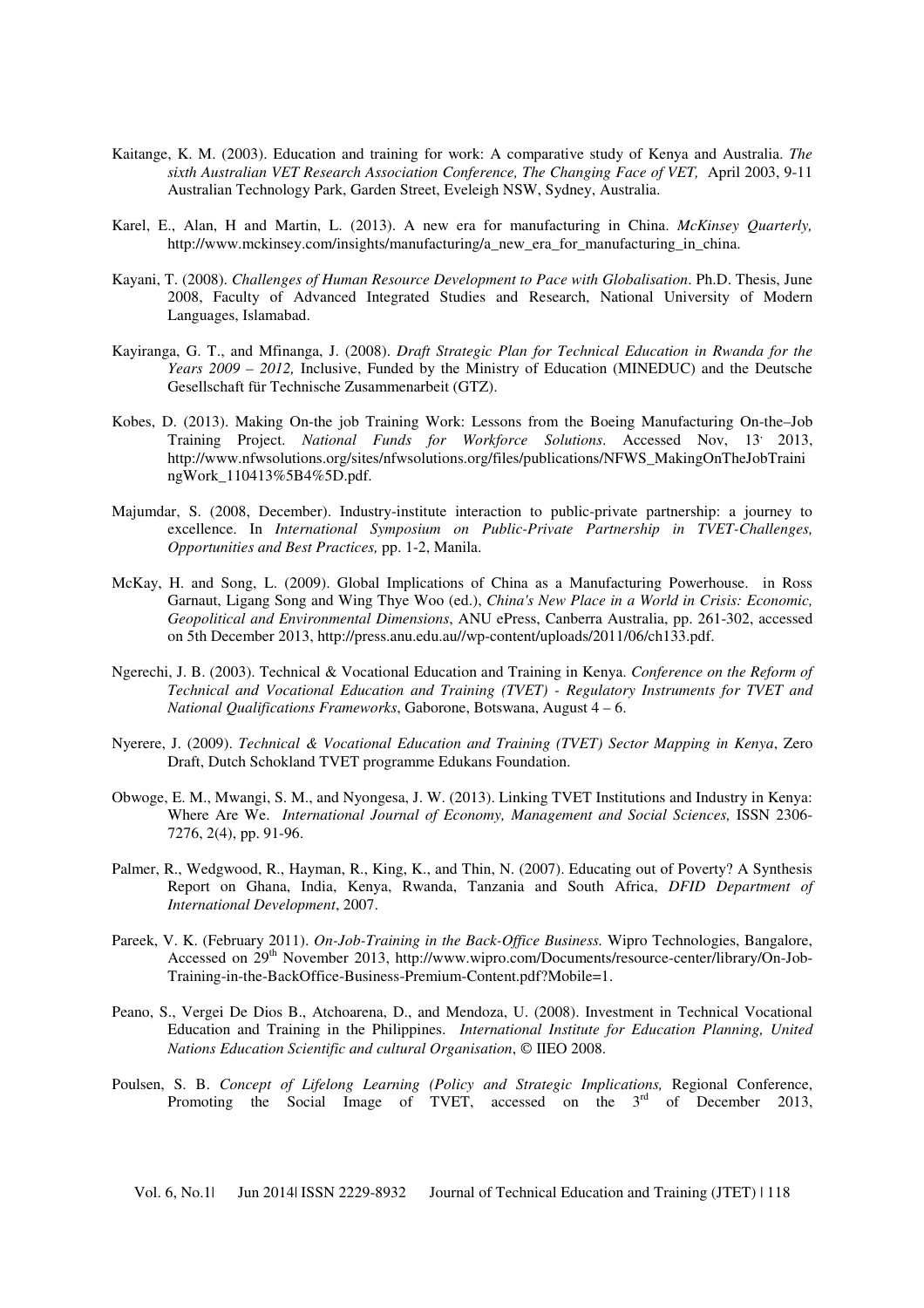http://www.arabtvet.net/files/file/2010-11-08%20Regional%20Conf%20on%20VET%20image%20- %20Lebanon/8%20LLL\_Poulsen.pdf

- Puchett, J., Davidson, J., and Lee, E., (2012). Vocational Education: The missing Link in Economic Development, *bcg. perspectives, The Boston Consulting Group Inc*, 2012, bcgperspectives.com, accessed on the 25<sup>th</sup> November 2013. accessed on the  $25<sup>th</sup>$  November 2013, https://www.bcgperspectives.com/content/articles/education\_public\_sector\_vocational\_education/,
- Riley, T., and William, S. (1999). Kenya Voucher Program for Training and Business Development Services. *World Bank*, unpublished manuscript.
- Serban, M. (2012). Making TVET a Vehicle for Lifelong Learning, Abstract of Contribution to round table on, "TVET and Lifelong Learning Strategies. *The Third International Congress on TVET, "Building Skills for life and Work"*, Shanghai, China,  $13 - 16$  May 2012. Accessed on the  $28<sup>th</sup>$  of September 2013, http://www.tvetoman.net/PDF/PDF\_EN\_9.pdf.
- Shaw, W. J. (1998). Benefits of a Competency Based Training Program. *An applied research project submitted to the National Fire Academy as part of the Executive Fire Officer Program*, Willoughby Hills Fire Department, Willoughby Hills, Ohio. Accessed on the  $9<sup>th</sup>$  of December 2013, http://www.usfa.fema.gov/pdf/efop/efo28925.pdf.
- Stout, B. L. and Smith, J. B. (1986). Competency Based Education: A Review of the Movement and a Look to the Future, *JVHEE*, 4(2).
- Sung, Y. W. (2007). *Made in China: From World Sweatshop to Global Manufacturing Centre?\*",* Asian Economic Papers 6:3,  $\circ$  2007, The Earth Institute at Columbia University and Massachusetts Institute of Technology.
- UNESCO. (2009). Industry Relevant TVET: Approaches to Promote Industry/Community/Institution Linkages in Pakistan Administered State of Azad Jammu and Kashmir. *Discussion paper no 1, Annex* 7, May 2009. Accessed on  $10^{th}$  of November 2013, http://unesco.org.pk/eedrmu/resineaa/publications/apr2009/Annex%207.pdf.
- UNESCO. (2004). International Framework Curriculum for a Masters Degree for TVET Teachers and Lecturers, UNESCO, *International Meeting on Innovation and Excellence in TVET Teacher Education,* November 8-10, 2004, Hangzhou, China.
- UNEVOC. (1998). Under the Sun or in the Shade? Jua Kali in African Countries, National Policy Definition in Technical and Vocational Education: Beyond the Formal Sector, *A Sub regional Seminar for Eastern*  and Southern African Countries Nairobi, Kenya, 15-19 September, 1997. Accessed on 15<sup>th</sup> November 2013, http://www.unevoc.unesco.org/fileadmin/user\_upload/pubs/iug014e.pdf.
- Vargas, Z. F. (2004). 40 Questions on Labour Competency: Montevideo. *International Labour Office, CINTERFOR/ILO,* 2004, 135 p. (Technical office papers, 13), ISBN 92-9088-182-8. Accessed on the 6 th of October 2013, http://www.ilo.org/public/libdoc/ilo/2004/104B09\_264\_engl.pdf.
- Wang B. (2012). *Upgrading China's Economy Through Outward Foreign Direct Investment*. Australian National University, Canberra ACT 0200, Australia, ISBN 9781921862793 (pbk) 9781921862809 (ebook), 2012 ANU E Press.
- Wanjala, K. B. (1995). Kenya: Co-operation and Vocational Education. *In Establishing Partnership in Technical and Vocational Education,* Berlin: UNEVOC.
- World Economic Forum Report. (April 2012). *The Future of Manufacturing: Opportunities to Drive Economic Growth*, a World Economic Forum Report in Collaboration with Deloitte Touche Tohmatsu Limited.